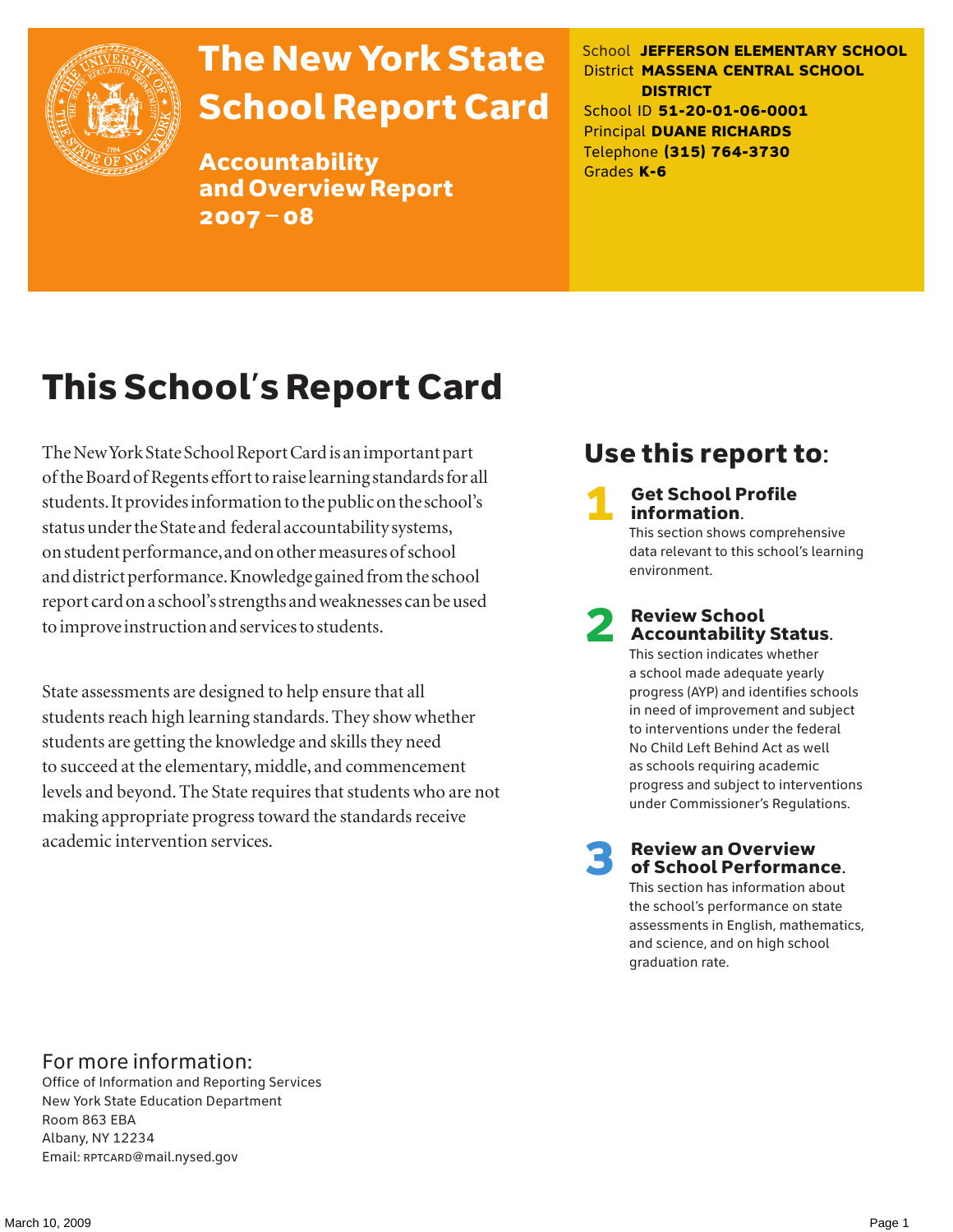School **JEFFERSON ELEMENTARY SCHOOL** District **MASSENA CENTRAL SCHOOL DISTRICT** School ID **51-20-01-06-0001**

### School Profile

This section shows comprehensive data relevant to this school's learning environment, including information about enrollment, average class size, and teacher qualifications.

### Enrollment

|                            | $2005 - 06$ | 2006-07  | $2007 - 08$ |
|----------------------------|-------------|----------|-------------|
| Pre-K                      | 0           | $\Omega$ | 0           |
| Kindergarten               | 73          | 61       | 53          |
| Grade 1                    | 73          | 77       | 67          |
| Grade 2                    | 65          | 71       | 67          |
| Grade 3                    | 59          | 68       | 71          |
| Grade 4                    | 63          | 60       | 63          |
| Grade 5                    | 60          | 62       | 56          |
| Grade 6                    | 72          | 55       | 65          |
| <b>Ungraded Elementary</b> | 0           | 0        | 0           |
| Grade 7                    | 0           | 0        | 0           |
| Grade 8                    | 0           | 0        | 0           |
| Grade 9                    | 0           | 0        | 0           |
| Grade 10                   | 0           | 0        | 0           |
| Grade 11                   | 0           | 0        | 0           |
| Grade 12                   | 0           | 0        | 0           |
| <b>Ungraded Secondary</b>  | 0           | 0        | 0           |
| Total K-12                 | 465         | 454      | 442         |

### Enrollment Information

*Enrollment* counts are as of Basic Educational Data System (BEDS) day, which is typically the first Wednesday of October of the school year. Students who attend BOCES programs on a part-time basis are included in a school's enrollment. Students who attend BOCES on a full-time basis or who are placed full time by the district in an out-of-district placement are not included in a school's enrollment. Students classified by schools as "pre-first" are included in first grade counts.

### Average Class Size

|                       | $2005 - 06$ | $2006 - 07$ | $2007 - 08$ |
|-----------------------|-------------|-------------|-------------|
| <b>Common Branch</b>  | 22          | 21          | 21          |
| Grade 8               |             |             |             |
| English               |             |             |             |
| <b>Mathematics</b>    |             |             |             |
| Science               |             |             |             |
| <b>Social Studies</b> |             |             |             |
| Grade 10              |             |             |             |
| English               |             |             |             |
| <b>Mathematics</b>    |             |             |             |
| Science               |             |             |             |
| <b>Social Studies</b> |             |             |             |

### Average Class Size Information

*Average Class Size* is the total registration in specified classes divided by the number of those classes with registration. *Common Branch* refers to self-contained classes in Grades 1–6.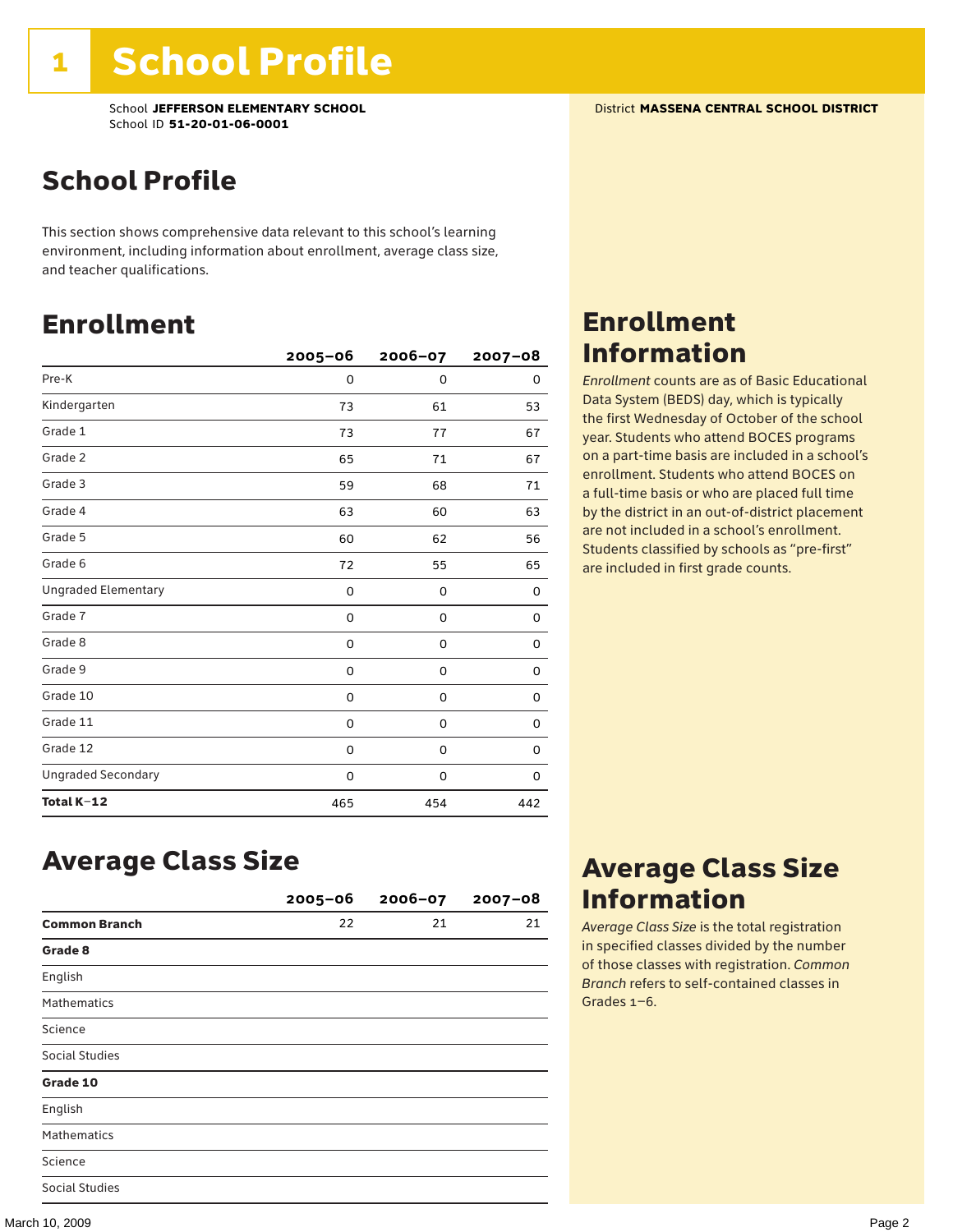School **JEFFERSON ELEMENTARY SCHOOL** District **MASSENA CENTRAL SCHOOL DISTRICT** School ID **51-20-01-06-0001**

### Demographic Factors

|                                                    |     | $2005 - 06$ |     | 2006-07 |     | $2007 - 08$ |
|----------------------------------------------------|-----|-------------|-----|---------|-----|-------------|
|                                                    | #   | %           | #   | %       | #   | %           |
| Eligible for Free Lunch                            | 228 | 49%         | 202 | 44%     | 198 | 45%         |
| Reduced-Price Lunch                                | 53  | 11%         | 60  | 13%     | 42  | 10%         |
| Student Stability*                                 |     | 96%         |     | 96%     |     | 91%         |
| Limited English Proficient                         | 11  | 2%          | 3   | 1%      | 0   | 0%          |
| <b>Racial/Ethnic Origin</b>                        |     |             |     |         |     |             |
| American Indian or Alaska Native                   | 73  | 16%         | 60  | 13%     | 58  | 13%         |
| <b>Black or African American</b>                   | 9   | 2%          | 7   | 2%      | 9   | 2%          |
| Hispanic or Latino                                 | 4   | 1%          | 3   | 1%      | 3   | 1%          |
| Asian or Native<br>Hawaiian/Other Pacific Islander | 3   | 1%          | 3   | 1%      | 3   | 1%          |
| White                                              | 376 | 81%         | 381 | 84%     | 369 | 83%         |
| Multiracial**                                      | N/A | N/A         | 0   | 0%      | 0   | 0%          |

\* Available only at the school level.

\*\* Multiracial enrollment data were not collected statewide in the 2005-06 school year.

### Attendance and Suspensions

|                            |   | $2004 - 05$ |    | $2005 - 06$   |   | $2006 - 07$   |  |
|----------------------------|---|-------------|----|---------------|---|---------------|--|
|                            | # | $\%$        | #  | $\frac{0}{6}$ | # | $\frac{0}{0}$ |  |
| Annual Attendance Rate     |   | 97%         |    | 96%           |   | 95%           |  |
| <b>Student Suspensions</b> |   | 1%          | 14 | 3%            |   | 2%            |  |

### Demographic Factors Information

*Eligible for Free Lunch* and *Reduced*-*Price Lunch* percentages are determined by dividing the number of approved lunch applicants by the Basic Educational Data System (BEDS) enrollment in full-day Kindergarten through Grade 12. *Eligible for Free Lunch* and *Limited English Proficient* counts are used to determine *Similar Schools* groupings within a *Need*/*Resource Capacity* category. *Student Stability* is the percentage of students in the highest grade in a school who were also enrolled in that school at any time during the previous school year. (For example, if School A, which serves Grades 6–8, has 100 students enrolled in Grade 8 this year, and 92 of those 100 students were also enrolled in School A last year, the stability rate for the school is 92 percent.)

### Attendance and Suspensions Information

*Annual Attendance Rate* is determined by dividing the school's total actual attendance by the total possible attendance for a school year. A school's actual attendance is the sum of the number of students in attendance on each day the school was open during the school year. Possible attendance is the sum of the number of enrolled students who should have been in attendance on each day the school was open during the school year. *Student Suspension* rate is determined by dividing the number of students who were suspended from school (not including in-school suspensions) for one full day or longer anytime during the school year by the Basic Educational Data System (BEDS) day enrollments for that school year. A student is counted only once, regardless of whether the student was suspended one or more times during the school year.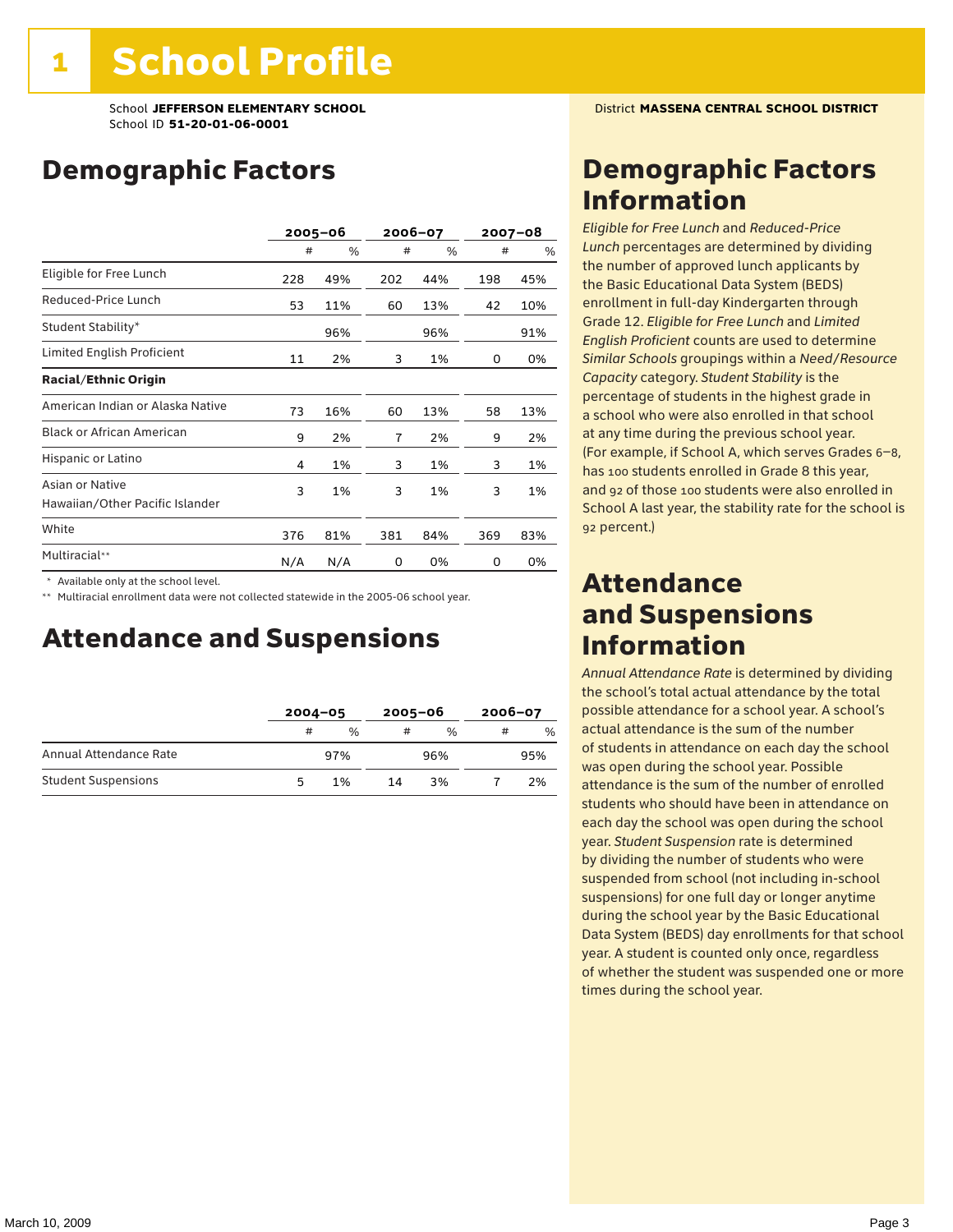### Teacher Qualifications

|                                                                        | $2005 - 06$ | $2006 - 07$ | $2007 - 08$ |
|------------------------------------------------------------------------|-------------|-------------|-------------|
| <b>Total Number of Teachers</b>                                        | 32          | 33          | 33          |
| Percent with No Valid<br>Teaching Certificate                          | 3%          | 0%          | 0%          |
| Percent Teaching Out<br>of Certification                               | 6%          | 0%          | 3%          |
| Percent with Fewer Than<br>Three Years of Experience                   | 16%         | 18%         | 9%          |
| Percentage with Master's Degree<br>Plus 30 Hours or Doctorate          | 16%         | 12%         | 12%         |
| <b>Total Number of Core Classes</b>                                    | 123         | 64          | 55          |
| Percent Not Taught by<br><b>Highly Qualified Teachers</b>              | 3%          | 0%          | 5%          |
| <b>Total Number of Classes</b>                                         | 69          | 95          | 83          |
| Percent Taught by Teachers Without<br><b>Appropriate Certification</b> | 13%         | 1%          | 4%          |

### Teacher Turnover Rate

|                                                                       | $2004 - 05$ | 2005-06 | $2006 - 07$ |
|-----------------------------------------------------------------------|-------------|---------|-------------|
| Turnover Rate of Teachers with Fewer<br>than Five Years of Experience | 20%         | 22%     | በ%          |
| Turnover Rate of All Teachers                                         | 15%         | 9%      | 9%          |

## Staff Counts

|                                       | $2005 - 06$ | $2006 - 07$ | 2007-08 |
|---------------------------------------|-------------|-------------|---------|
| <b>Total Other Professional Staff</b> |             |             |         |
| Total Paraprofessionals*              | N/A         | N/A         | N/A     |
| <b>Assistant Principals</b>           |             |             |         |
| Principals                            |             |             |         |

\* Not available at the school level.

### Teacher Qualifications Information

The *Percent Teaching Out of Certification* is the percent doing so more than on an incidental basis; that is, the percent teaching for more than five periods per week outside certification.

*Core Classes* are primarily K-6 common branch, English, mathematics, science, social studies, art, music, and foreign languages. The number of K-6 common branch core classes is multiplied by five so that these core class counts are weighted the same as counts for middle- and secondary-level teachers who report five classes per day. To be *Highly Qualified*, a teacher must have at least a Bachelor's degree, be certified to teach in the subject area, and show subject matter competency.

### Teacher Turnover Rate Information

*Teacher Turnover Rate* for a specified school year is the number of teachers in that school year who were not teaching in the following school year divided by the number of teachers in the specified school year, expressed as a percentage.

### Staff Counts Information

*Other Professionals* includes administrators, guidance counselors, school nurses, psychologists, and other professionals who devote more than half of their time to non-teaching duties. Teachers who are shared between buildings within a district are reported on the district report only.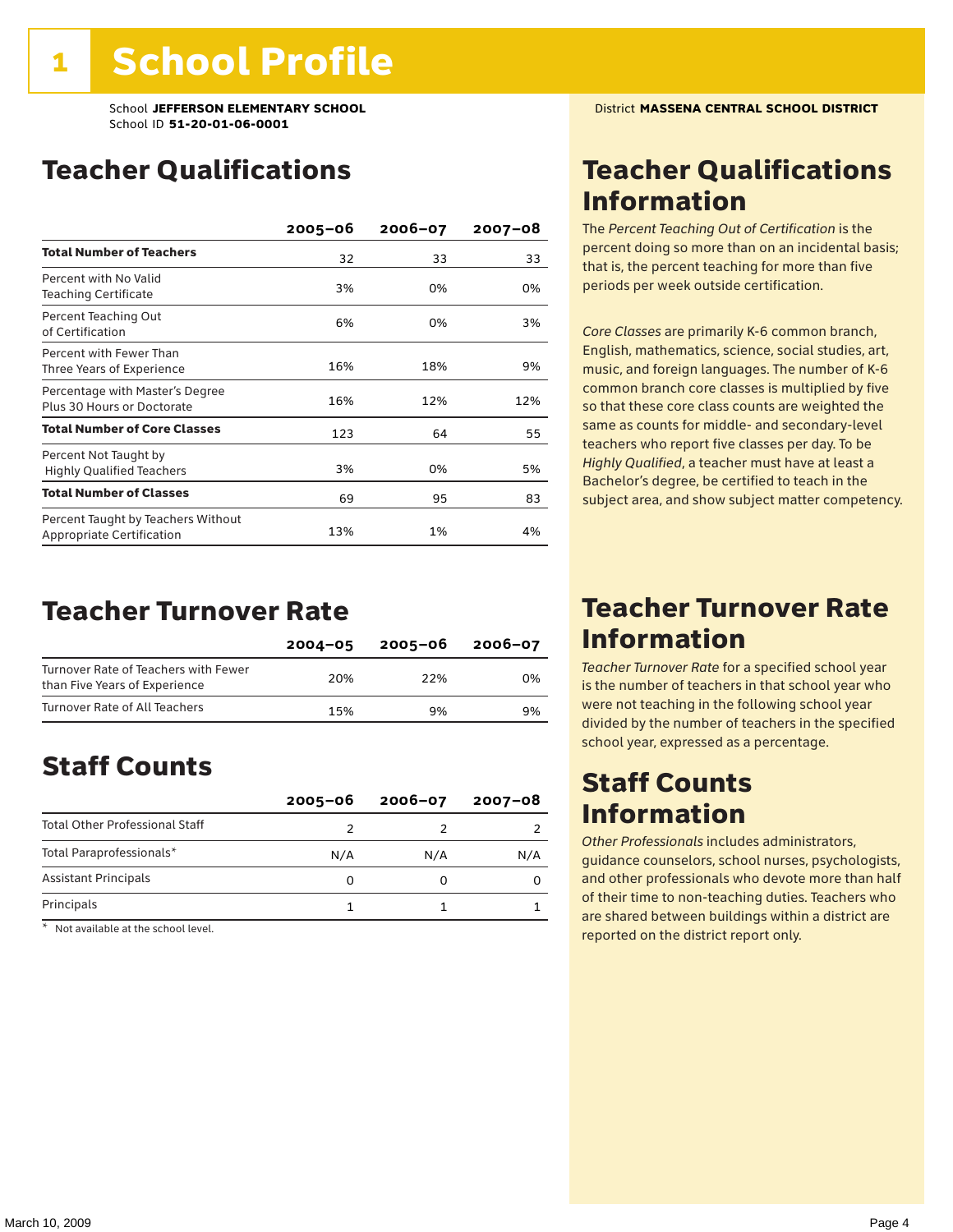### Understanding How Accountability Works in New York State

The federal No Child Left Behind (NCLB) Act requires that states develop and report on measures of student proficiency in 1) English language arts (ELA), in 2) mathematics, and on 3) a third indicator. In New York State in 2007–08, the third indicator is science at the elementary/middle level and graduation rate at the secondary level. Schools or districts that meet predefined goals on these measures are making Adequate Yearly Progress (AYP).



For more information about accountability in New York State, visit: www.emsc.nysed.gov/irts/accountability/home.shtml

### 1 English Language Arts (ELA)

To make AYP in ELA, every accountability group must make AYP. For a group to make AYP, it must meet the participation *and* the performance criteria.

#### A Participation Criterion

At the elementary/middle level, 95 percent of Grades 3–8 students enrolled during the test administration period in each group with 40 or more students must be tested on the New York State Testing Program (NYSTP) in ELA or, if appropriate, the New York State English as a Second Language Achievement Test (NYSESLAT), or the New York State Alternate Assessment (NYSAA) in ELA. At the secondary level, 95 percent of seniors in 2007–08 in each accountability group with 40 or more students must have taken an English examination that meets the students' graduation requirement.

#### B Performance Criterion

At the elementary/middle level, the Performance Index (PI) of each group with 30 or more continuously enrolled tested students must equal or exceed its Effective Annual Measurable Objective (AMO) or the group must make Safe Harbor. (NYSESLAT is used only for participation.) At the secondary level, the PI of each group in the 2004 cohort with 30 or more members must equal or exceed its Effective AMO or the group must make Safe Harbor. To make Safe Harbor, the PI of the group must equal or exceed its Safe Harbor Target and the group must qualify for Safe Harbor using the third indicator, science or graduation rate.

### 2 Mathematics

The same criteria for making AYP in ELA apply to mathematics. At the elementary/middle level, the measures used to determine AYP are the NYSTP and the NYSAA in mathematics. At the secondary level, the measures are mathematics examinations that meet the students' graduation requirement.

### 3 Third Indicator

In addition to English language arts and mathematics, the school must also make AYP in a third area of achievement. This means meeting the criteria in science at the elementary/middle level and the criteria in graduation rate at the secondary level.

Elementary/Middle-Level Science: To make AYP, the All Students group must meet the participation criterion *and* the performance criterion.

#### A Participation Criterion

Eighty percent of students in Grades 4 and/or 8 enrolled during the test administration period in the All Students group, if it has 40 or more students, must be tested on an accountability measure. In Grade 4, the measures are the Grade 4 elementary-level science test and the Grade 4 NYSAA in science. In Grade 8 science, the measures are the Grade 8 middle-level science test, Regents science examinations, and the Grade 8 NYSAA in science.

#### B Performance Criterion

The PI of the All Students group must equal or exceed the State Science Standard (100) or the Science Progress Target.

Qualifying for Safe Harbor in Elementary/Middle-Level ELA and Math: To qualify, the PI must equal or exceed the State Science Standard or the Science Progress Target in elementary/middle-level science for that group.

Secondary-Level Graduation Rate: For a school to make AYP in graduation rate, the percent of students in the 2003 graduation-rate total cohort in the All Students group earning a high school diploma by August 31, 2007 must equal or exceed the Graduation-Rate Standard (55%) or the Graduation-Rate Progress Target.

Qualifying for Safe Harbor in Secondary-Level ELA and Math: To qualify, the percent of the 2003 graduation-rate total cohort earning a local diploma by August 31, 2007 must equal or exceed the Graduation-Rate Standard (55%) or the Graduation-Rate Progress Target for that group.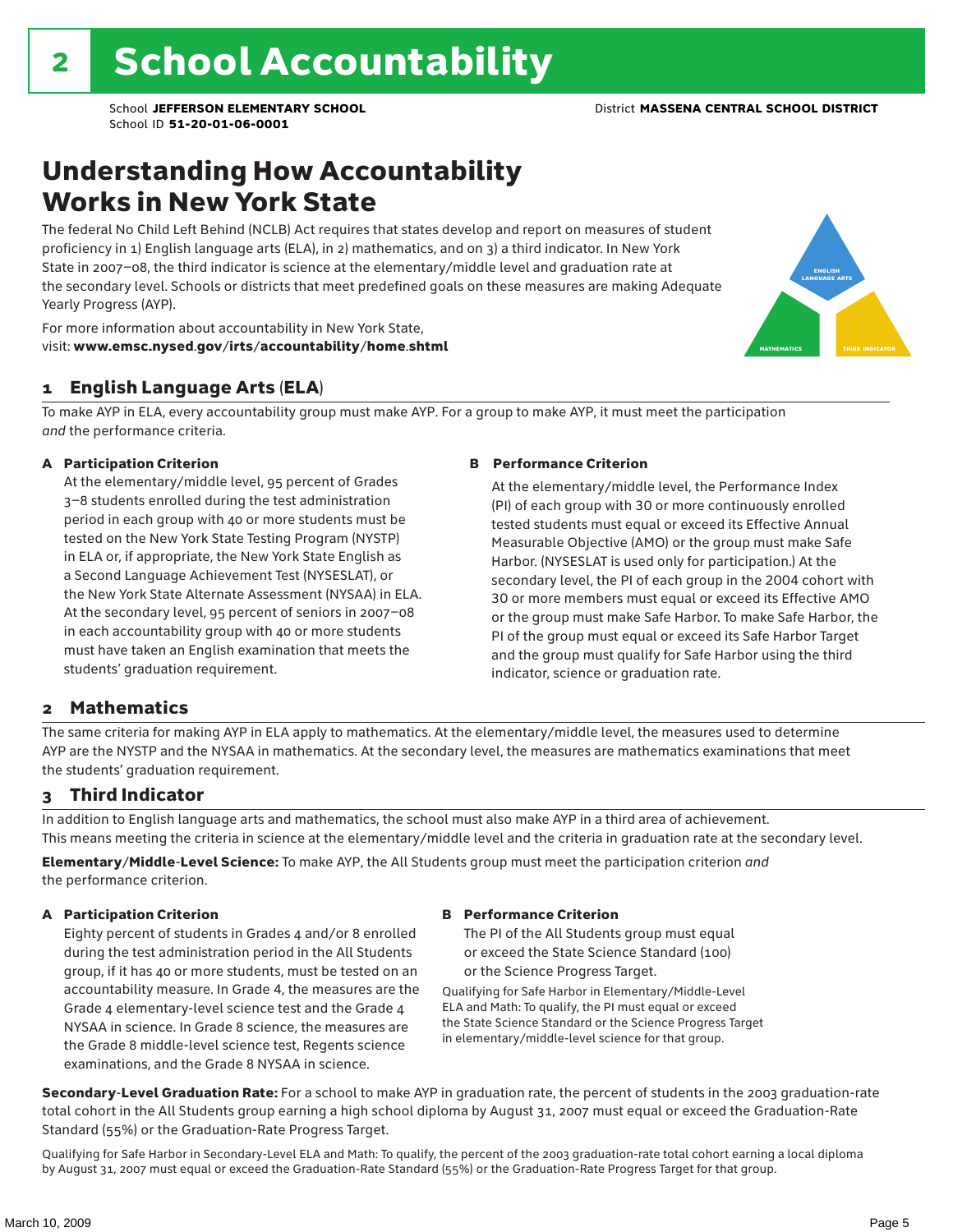# Useful Terms for Understanding Accountability

#### Accountability Cohort for English and Mathematics

The 2004 school accountability cohort consists of all students who first entered Grade 9 anywhere in the 2004–05 school year, and all ungraded students with disabilities who reached their seventeenth birthday in the 2004–05 school year, who were enrolled on October 3, 2007 and did not transfer to a diploma granting program. Students who earned a high school equivalency diploma or were enrolled in an approved high school equivalency preparation program on June 30, 2008, are not included in the 2004 school accountability cohort. The 2004 district accountability cohort consists of all students in each school accountability cohort plus students who transferred within the district after BEDS day plus students who were placed outside the district by the Committee on Special Education or district administrators and who met the other requirements for cohort membership. Cohort is defined in Section 100.2 (p) (16) of the Commissioner's Regulations.

#### Adequate Yearly Progress (AYP)

Adequate Yearly Progress (AYP) indicates satisfactory progress by a district or a school toward the goal of proficiency for all students.

#### Annual Measurable Objective (AMO)

The Annual Measurable Objective (AMO) is the Performance Index (PI) value that signifies that an accountability group is making satisfactory progress toward the goal that 100 percent of students will be proficient in the State's learning standards for English language arts and mathematics by 2013–14. The AMOs for each grade level will be increased as specified in CR100.2(p)(14) and will reach 200 in 2013–14. (See Effective AMO for further information.)

### Continuously Enrolled Students

At the elementary/middle level, continuously enrolled students are those enrolled in the school or district on BEDS day (usually the first Wednesday in October) of the school year until the test administration period. At the secondary level, all students who meet the criteria for inclusion in the accountability cohort are considered to be continuously enrolled.

### Effective Annual Measurable Objective (Effective AMO)

The Effective Annual Measurable Objective (Effective AMO) is the Performance Index (PI) value that each accountability group within a school or district is expected to achieve to make Adequate Yearly Progress (AYP). The Effective AMO is the lowest PI that an accountability group of a given size can achieve in a subject for the group's PI not to be considered significantly different from the AMO for that subject. If an accountability group's PI equals or exceeds the Effective AMO, it is considered to have made AYP. A more complete definition of Effective AMO and a table showing the PI values that each group size must equal or exceed to make AYP are available at www.emsc.nysed.gov/irts.

#### Graduation-Rate Total Cohort

This term is defined on the graduation-rate accountability page.

#### Performance Index (PI)

A Performance Index is a value from 0 to 200 that is assigned to an accountability group, indicating how that group performed on a required State test (or approved alternative) in English language arts, mathematics, or science. Student scores on the tests are converted to four performance levels, from Level 1 to Level 4. (See performance level definitions on the Overview Summary page.) At the elementary/middle level, the PI is calculated using the following equation:

100 × [(Count of Continuously Enrolled Tested Students Performing at Levels 2, 3, and 4 + the Count at Levels 3 and 4) ÷ Count of All Continuously Enrolled Tested Students]

At the secondary level, the PI is calculated using the following equation:

100 × [(Count of Cohort Members Performing at

Levels 2, 3, and 4 + the Count at Levels 3 and 4)  $\div$  Count of All Cohort Members]

A list of tests used to measure student performance for accountability is available at www.emsc.nysed.gov/irts.

#### Progress Target

For accountability groups below the State Standard in science or graduation rate, the Progress Target is an alternate method for making Adequate Yearly Progress (AYP) or qualifying for Safe Harbor in English language arts and mathematics based on improvement over the previous year's performance.

#### Safe Harbor

Safe Harbor provides an alternate means to demonstrate Adequate Yearly Progress (AYP) for accountability groups that do not achieve their Effective Annual Measurable Objectives (AMOs) in English or mathematics.

#### Safe Harbor Targets

The 2007–08 safe harbor targets were calculated using the following equation:

2006–07 PI + (200 – the 2006–07 PI) × 0.10

#### Science Progress Target

The elementary/middle-level 2007–08 Science Progress Target is calculated by adding one point to the 2006–07 PI. The 2008–09 Science Progress Target is calculated by adding one point to the 2007–08 PI. The 2007–08 target is provided for groups whose PI was below the State Science Standard in 2007–08.

#### Science Standard

The criterion value that represents a minimally satisfactory performance in science. In 2007–08, the State Science Standard at the elementary/middle level is a Performance Index (PI) of 100. The Commissioner may raise the State Science Standard at his discretion in future years.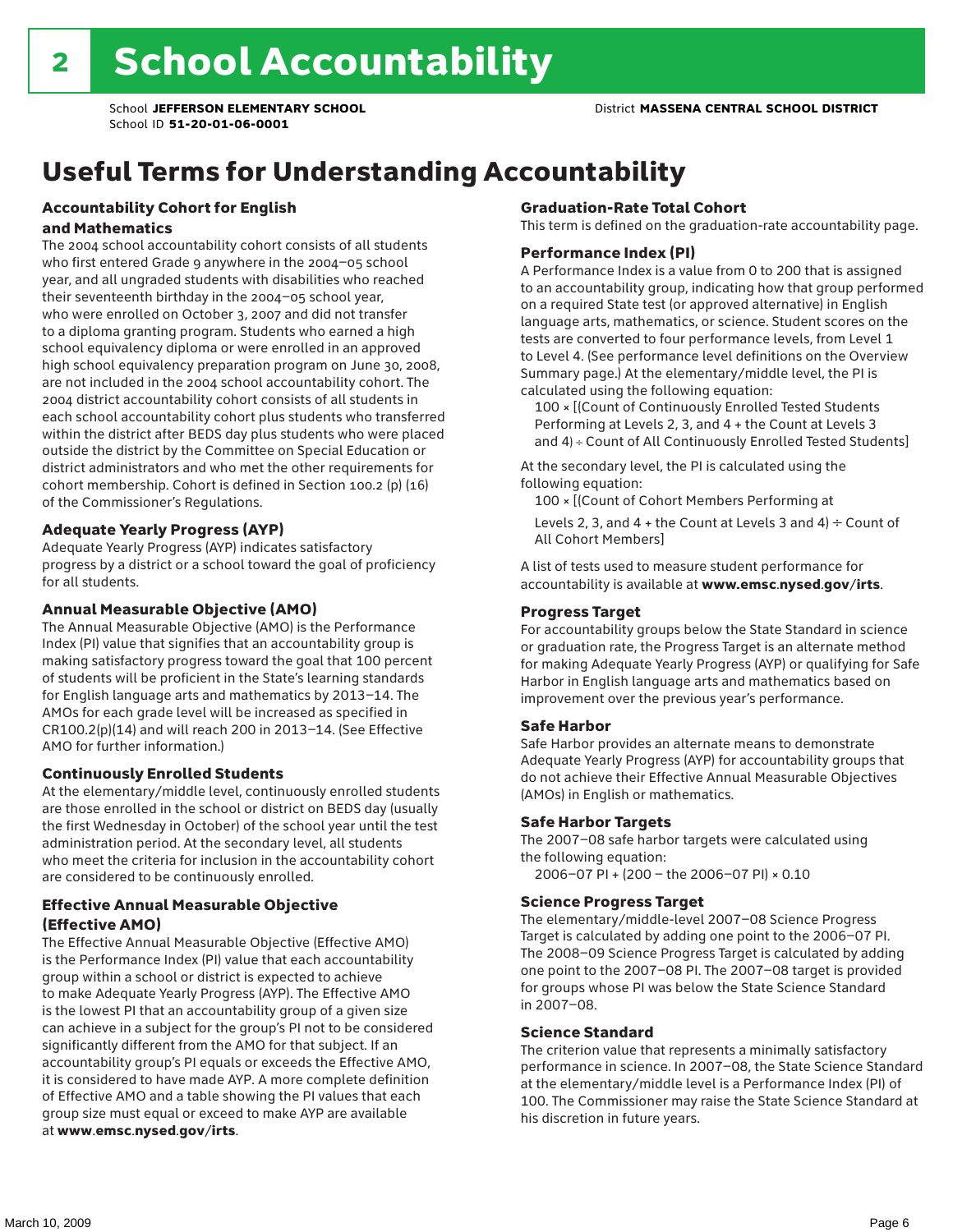## Understanding Your School Accountability Status

The list below defines the school status categories applied to each accountability measure under New York State's accountability system, which is divided into a Federal Title I component and a State component. Accountability measures for schools at the elementary/middle level are English language arts (ELA), mathematics, and science; at the secondary level, they are ELA, mathematics, and graduation rate. A school may be assigned a different status for different accountability measures. The overall status of a school is the status assigned to the school for the accountability measure with the most advanced designation in the hierarchy. If the school receives Title I funds, it is the most advanced designation in the Title I hierarchy, unless the school is in good standing under Title I but identified as SRAP under the State hierarchy. A school that does not receive Title I funding in a school year does not have a federal status in that year; however, all schools (except charter schools) receive a state status even if they do not receive Title I funding. Schools in improvement status under Title I must provide school choice for their students; those in need of improvement in year 2 and beyond must also provide Supplemental Education Services to eligible students. Other consequences for schools not in good standing can be found at: www.emsc.nysed.gov/irts/school-accountability/about.shtml.

| <b>Federal Title I Status</b><br>(Applies to all New York State schools receiving Title I funds)                                                                                                                                                                                                                | <b>New York State Status</b><br>(Applies to all New York State public schools except charter schools) |                                                                                                                                                                                                                                                                                                                 |  |  |  |
|-----------------------------------------------------------------------------------------------------------------------------------------------------------------------------------------------------------------------------------------------------------------------------------------------------------------|-------------------------------------------------------------------------------------------------------|-----------------------------------------------------------------------------------------------------------------------------------------------------------------------------------------------------------------------------------------------------------------------------------------------------------------|--|--|--|
| School in Good Standing<br>Restructuring, Restructuring, Requiring Academic Progress, or as a School Under Registration Review.                                                                                                                                                                                 |                                                                                                       | A school is considered to be in good standing if it has not been identified as a School in Need of Improvement, in Corrective Action, Planning for                                                                                                                                                              |  |  |  |
| School in Need of Improvement (Year 1)<br>A school that has not made AYP on the same accountability<br>measure for two consecutive years while receiving Title I funds<br>is considered a School in Need of Improvement (Year 1) for the<br>following year.                                                     |                                                                                                       | <b>School Requiring Academic Progress (Year 1)</b><br>A school that has not made AYP on the same accountability<br>measure for two consecutive years is considered a School<br>Requiring Academic Progress (Year 1) for the following year.                                                                     |  |  |  |
| School in Need of Improvement (Year 2)<br>A School in Need of Improvement (Year 1) that does not make<br>AYP on the accountability measure for which it was identified<br>is considered a School in Need of Improvement (Year 2) for the<br>following year, if it continues to receive Title I funds.           |                                                                                                       | <b>School Requiring Academic Progress (Year 2)</b><br>A School Requiring Academic Progress (Year 1) that does not<br>make AYP on the accountability measure for which it was identified<br>is considered a School Requiring Academic Progress (Year 2) for<br>the following year.                               |  |  |  |
| <b>School in Corrective Action</b><br>A School in Need of Improvement (Year 2) that does not make<br>AYP on the accountability measure for which it was identified is<br>considered a School in Corrective Action for the following year,<br>if it continues to receive Title I funds.                          |                                                                                                       | <b>School Requiring Academic Progress (Year 3)</b><br>A School Requiring Academic Progress (Year 2) that does not<br>make AYP on the accountability measure for which it was identified<br>is considered a School Requiring Academic Progress (Year 3) for<br>the following year.                               |  |  |  |
| <b>School Planning for Restructuring</b><br>A School in Corrective Action that does not make AYP on the<br>accountability measure for which it was identified is considered<br>a School Planning for Restructuring for the following year, if it<br>continues to receive Title I funds.                         |                                                                                                       | <b>School Requiring Academic Progress (Year 4)</b><br>A School Requiring Academic Progress (Year 3) that does not<br>make AYP on the accountability measure for which it was identified<br>is considered a School Requiring Academic Progress (Year 4) for<br>the following year.                               |  |  |  |
| <b>School Restructuring (Year 1)</b><br>A School Planning for Restructuring that does not make<br>AYP on the accountability measure for which it was identified is<br>considered a School Restructuring (Year 1) for the following year,<br>if it continues to receive Title I funds.                           |                                                                                                       | <b>School Requiring Academic Progress (Year 5 and above)</b><br>A School Requiring Academic Progress (Year 4 and above) that does not<br>make AYP on the accountability measure for which it was identified is<br>considered a School Requiring Academic Progress (Year 5 and above) for<br>the following year. |  |  |  |
| <b>School Restructuring (Year 2 and above)</b><br>A School Restructuring (Year 1 and above) that does not make<br>AYP on the accountability measure for which it was identified<br>is considered a School Restructuring (Year 2 and above) for the<br>following year, if it continues to receive Title I funds. |                                                                                                       |                                                                                                                                                                                                                                                                                                                 |  |  |  |

Pending - A school's status is "Pending" if the school requires special evaluation procedures and they have not yet been completed.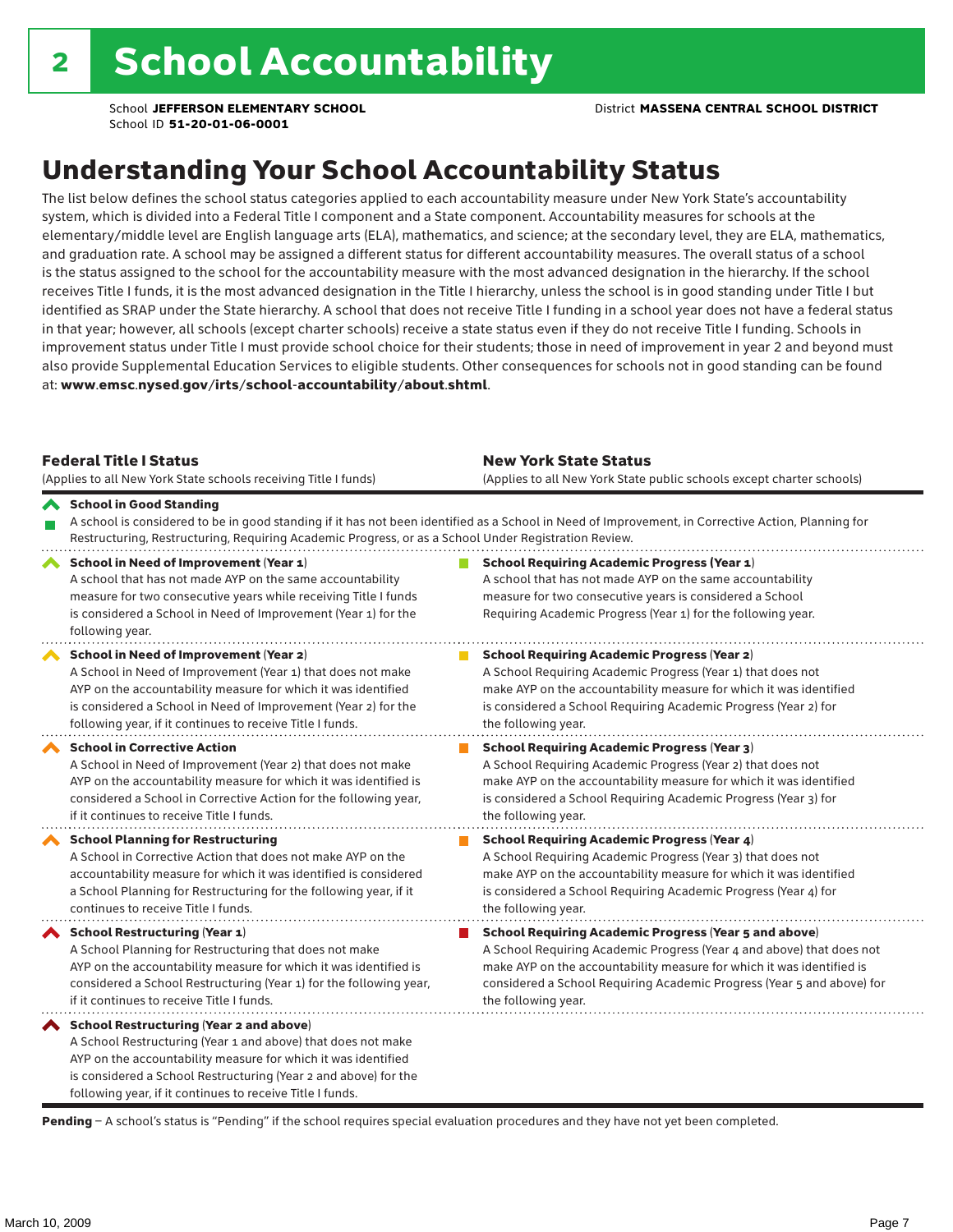# 2 School Accountability

School ID **51-20-01-06-0001**

### Summary

| <b>Overall Accountability</b> | <b>Good Standing</b>                                    |                                |                        |             |  |  |  |
|-------------------------------|---------------------------------------------------------|--------------------------------|------------------------|-------------|--|--|--|
| <b>Status (2008-09)</b>       |                                                         | <b>Elementary/Middle Level</b> | <b>Secondary Level</b> |             |  |  |  |
|                               | <b>ELA</b>                                              | Good Standing                  | ELA                    |             |  |  |  |
|                               | Math                                                    | Good Standing                  | Math                   |             |  |  |  |
|                               |                                                         | Science <a> Good Standing</a>  | <b>Graduation Rate</b> |             |  |  |  |
| <b>Title I Part A Funding</b> | <b>Years the School Received Title I Part A Funding</b> |                                |                        |             |  |  |  |
|                               | $2006 - 07$                                             |                                | $2007 - 08$            | $2008 - 09$ |  |  |  |
|                               | <b>YES</b>                                              |                                | <b>YES</b>             | <b>YES</b>  |  |  |  |

### On which accountability measures did this school make Adequate Yearly Progress (AYP) and which groups made AYP on each measure?

|                                                     | <b>Elementary/Middle Level</b> |                 |               | <b>Secondary Level</b> |             |                        |  |
|-----------------------------------------------------|--------------------------------|-----------------|---------------|------------------------|-------------|------------------------|--|
|                                                     | English                        |                 |               | English                |             |                        |  |
| <b>Student Groups</b>                               | Language Arts                  | Mathematics     | Science       | Language Arts          | Mathematics | <b>Graduation Rate</b> |  |
| <b>All Students</b>                                 | V                              |                 | V             |                        |             |                        |  |
| <b>Ethnicity</b>                                    |                                |                 |               |                        |             |                        |  |
| American Indian or Alaska Native                    | v                              | v               |               |                        |             |                        |  |
| <b>Black or African American</b>                    |                                |                 |               |                        |             |                        |  |
| Hispanic or Latino                                  |                                |                 |               |                        |             |                        |  |
| Asian or Native Hawaiian/Other Pacific<br>Islander  |                                |                 |               |                        |             |                        |  |
| White                                               | ✔                              | v               |               |                        |             |                        |  |
| Multiracial                                         |                                |                 |               |                        |             |                        |  |
| <b>Other Groups</b>                                 |                                |                 |               |                        |             |                        |  |
| <b>Students with Disabilities</b>                   | V                              | V               |               |                        |             |                        |  |
| Limited English Proficient                          |                                |                 |               |                        |             |                        |  |
| <b>Economically Disadvantaged</b>                   | V                              | V               |               |                        |             |                        |  |
| <b>Student groups making</b><br>AYP in each subject | $\sqrt{5}$ of 5                | $\sqrt{5}$ of 5 | $\vee$ 1 of 1 |                        |             |                        |  |

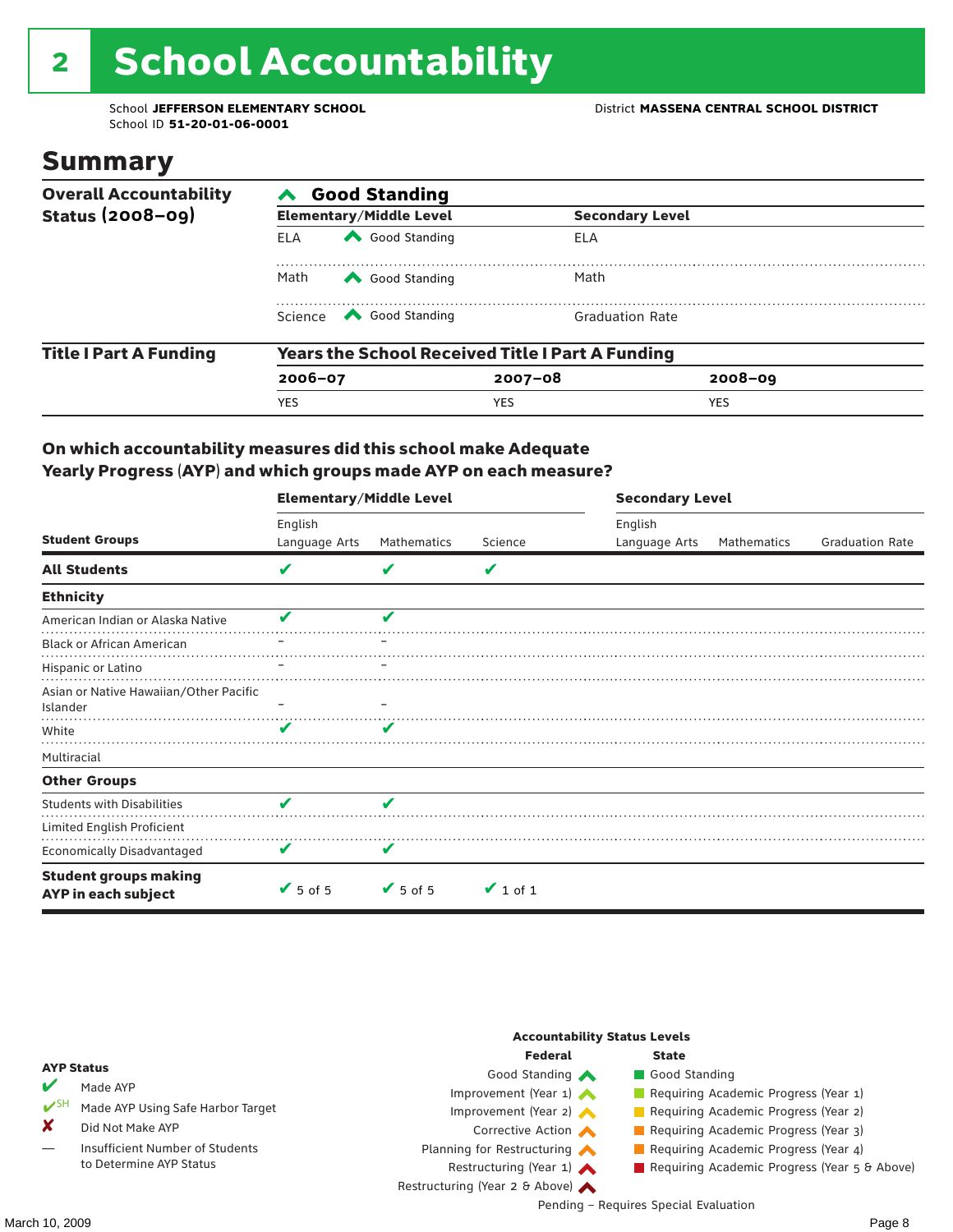# **Elementary/Middle-Level English Language Arts**

| <b>Accountability Status</b><br>for This Subject<br>$(2008 - 09)$ | ▰      | Good Standing                                          |
|-------------------------------------------------------------------|--------|--------------------------------------------------------|
| <b>Accountability Measures</b>                                    | 5 of 5 | Student groups making AYP in English language arts     |
|                                                                   |        | Made AYP                                               |
| <b>Prospective Status</b>                                         |        | This school will be in good standing in 2009-10. [101] |

### How did students in each accountability group perform on **elementary/middle-level English language arts accountability measures?**

|                                                          | <b>AYP</b>      | Participation <sup>2</sup> |               | Test Performance <sup>3</sup> |             | <b>Performance Objectives</b> |                    |         |
|----------------------------------------------------------|-----------------|----------------------------|---------------|-------------------------------|-------------|-------------------------------|--------------------|---------|
| <b>Student Group</b>                                     |                 | Met                        | Percentage    | Met                           | Performance | Effective                     | Safe Harbor Target |         |
| (Total: Continuous Enrollment) <sup>1</sup>              | <b>Status</b>   | Criterion                  | <b>Tested</b> | Criterion                     | Index       | AMO                           | $2007 - 08$        | 2008-09 |
| <b>All Students (255:250)</b>                            | V               | V                          | 100%          | V                             | 173         | 126                           |                    |         |
| <b>Ethnicity</b>                                         |                 |                            |               |                               |             |                               |                    |         |
| American Indian or Alaska Native<br>(36:36)              | V               |                            |               | ✔                             | 169         | 117                           |                    |         |
| <b>Black or African American</b><br>(5:5)                |                 |                            |               |                               |             |                               |                    |         |
| Hispanic or Latino <sup>(2:2)</sup>                      |                 |                            |               |                               |             |                               |                    |         |
| Asian or Native Hawaiian/Other Pacific<br>Islander (1:1) |                 |                            |               |                               |             |                               |                    |         |
| White (211:206)                                          | V               | V                          | 100%          | V                             | 173         | 125                           |                    |         |
| Multiracial (0:0)                                        |                 |                            |               |                               |             |                               |                    |         |
| <b>Other Groups</b>                                      |                 |                            |               |                               |             |                               |                    |         |
| Students with Disabilities <sup>4</sup>                  |                 |                            |               |                               |             |                               |                    |         |
| (35:34)                                                  | $\mathbf{v}$    |                            |               | V                             | 141         | 116                           |                    |         |
| Limited English Proficient <sup>5</sup>                  |                 |                            |               |                               |             |                               |                    |         |
| (0:0)                                                    |                 |                            |               |                               |             |                               |                    |         |
| Economically Disadvantaged<br>(154:153)                  | V               | v                          | 100%          | V                             | 164         | 125                           |                    |         |
| <b>Final AYP Determination</b>                           | $\sqrt{5}$ of 5 |                            |               |                               |             |                               |                    |         |

#### **NOTES**

- <sup>1</sup> These data show the count of students enrolled during the test administration period (used for Participation) followed by the count of continuously enrolled tested students (used for Performance). For accountability calculations,
- students who were excused from testing for medical reasons are not included in the enrollment count. <sup>2</sup> Groups with fewer than 40 students enrolled during the test administration period are not required to meet the participation criterion. If the participation rate of a group fell below 95 percent in 2007–08, the enrollment shown is the sum of 2006–07 and 2007–08 enrollments and the percent tested is the weighted average
- of the participation rates over those two years.<br><sup>3</sup> For schools with fewer than 30 continuously enrolled tested students in the All Students group in 2007–08, data for 2006–07 and 2007–08 were combined to determine counts and PIs. For schools with 30 or more continuously enrolled students in the All Students group in 2007–08, student groups with fewer than 30
- continuously enrolled tested students are not required to meet the performance criterion. <sup>4</sup> If the school failed to make AYP solely because of the performance of students with disabilities, met the 95% participation requirement for this group, and would meet or exceed the AMO for this subject if 34 points were added to the PI, then the school is considered to have made AYP for students with disabilities.
- $5$  If the count of LEP students is equal to or greater than 30, former LEP students are also included in the performance calculations.
- ‡ This student group did not make AYP in science; therefore, it did not qualify for Safe Harbor.
- Made AYP Using Safe Harbor Target
- X Did Not Make AYP
- Insufficient Number of Students to Determine AYP Status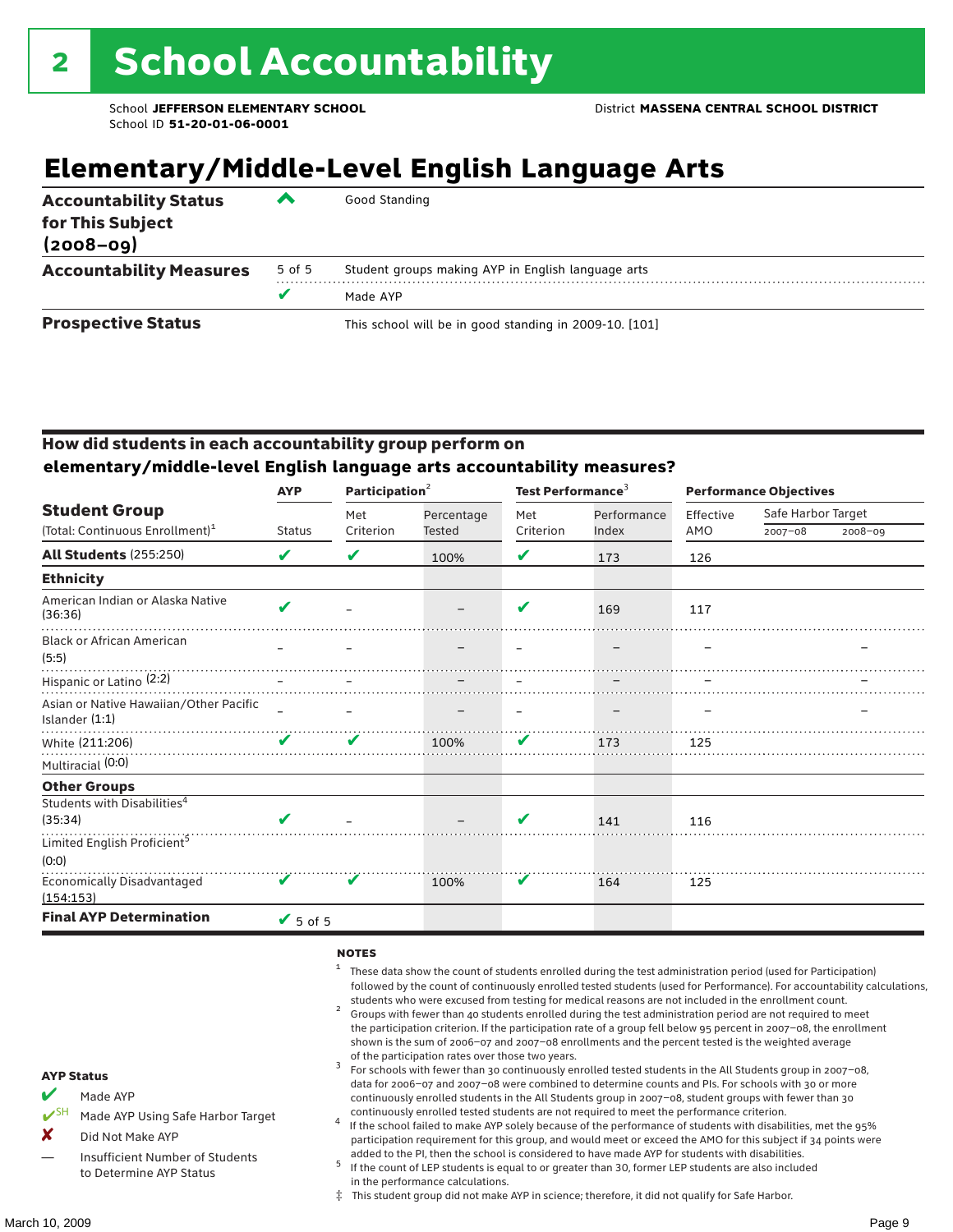# **Elementary/Middle-Level Mathematics**

| <b>Accountability Status</b><br>for This Subject<br>$(2008 - 09)$ | ▰      | Good Standing                                          |
|-------------------------------------------------------------------|--------|--------------------------------------------------------|
| <b>Accountability Measures</b>                                    | 5 of 5 | Student groups making AYP in mathematics               |
|                                                                   | v      | Made AYP                                               |
| <b>Prospective Status</b>                                         |        | This school will be in good standing in 2009-10. [101] |

### How did students in each accountability group perform on **elementary/middle-level mathematics accountability measures?**

|                                                            | <b>AYP</b>    | Participation <sup>2</sup> |               | Test Performance <sup>3</sup> |             | <b>Performance Objectives</b> |                    |         |
|------------------------------------------------------------|---------------|----------------------------|---------------|-------------------------------|-------------|-------------------------------|--------------------|---------|
| <b>Student Group</b>                                       |               | Met                        | Percentage    | Met                           | Performance | Effective                     | Safe Harbor Target |         |
| (Total: Continuous Enrollment) <sup>1</sup>                | <b>Status</b> | Criterion                  | <b>Tested</b> | Criterion                     | Index       | AMO                           | $2007 - 08$        | 2008-09 |
| All Students (254:248)                                     | V             | V                          | 100%          | V                             | 188         | 95                            |                    |         |
| <b>Ethnicity</b>                                           |               |                            |               |                               |             |                               |                    |         |
| American Indian or Alaska Native<br>(36:36)                | V             |                            |               | $\boldsymbol{\mathcal{L}}$    | 189         | 86                            |                    |         |
| <b>Black or African American</b><br>(5:5)                  |               |                            |               |                               |             |                               |                    |         |
| Hispanic or Latino <sup>(2:2)</sup>                        |               |                            |               |                               |             |                               |                    |         |
| Asian or Native Hawaiian/Other Pacific<br>Islander $(1:1)$ |               |                            |               |                               |             |                               |                    |         |
| White (210:204)                                            | ✔             | ✔                          | 100%          | V                             | 187         | 94                            |                    |         |
| Multiracial (0:0)                                          |               |                            |               |                               |             |                               |                    |         |
| <b>Other Groups</b>                                        |               |                            |               |                               |             |                               |                    |         |
| Students with Disabilities <sup>4</sup><br>(35:34)         | $\mathbf{v}$  |                            |               | V                             | 162         | 85                            |                    |         |
| Limited English Proficient <sup>5</sup><br>(0:0)           |               |                            |               |                               |             |                               |                    |         |
| <b>Economically Disadvantaged</b><br>(153:151)             | V             | V                          | 99%           | V                             | 183         | 94                            |                    |         |
| <b>Final AYP Determination</b>                             | $V$ 5 of 5    |                            |               |                               |             |                               |                    |         |

#### **NOTES**

- <sup>1</sup> These data show the count of students enrolled during the test administration period (used for Participation) followed by the count of continuously enrolled tested students (used for Performance). For accountability calculations,
- students who were excused from testing for medical reasons are not included in the enrollment count.<br><sup>2</sup> Groups with fewer than 40 students enrolled during the test administration period are not required to meet the participation criterion. If the participation rate of a group fell below 95 percent in 2007–08, the enrollment shown is the sum of 2006–07 and 2007–08 enrollments and the percent tested is the weighted average
- of the participation rates over those two years.<br><sup>3</sup> For schools with fewer than 30 continuously enrolled tested students in the All Students group in 2007–08, data for 2006–07 and 2007–08 were combined to determine counts and PIs. For schools with 30 or more continuously enrolled students in the All Students group in 2007–08, student groups with fewer than 30
- continuously enrolled tested students are not required to meet the performance criterion. <sup>4</sup> If the school failed to make AYP solely because of the performance of students with disabilities, met the 95% participation requirement for this group, and would meet or exceed the AMO for this subject if 34 points were added to the PI, then the school is considered to have made AYP for students with disabilities.
- $5$  If the count of LEP students is equal to or greater than 30, former LEP students are also included in the performance calculations.
- ‡ This student group did not make AYP in science; therefore, it did not qualify for Safe Harbor.
- Made AYP
	- Made AYP Using Safe Harbor Target
- X Did Not Make AYP
- Insufficient Number of Students to Determine AYP Status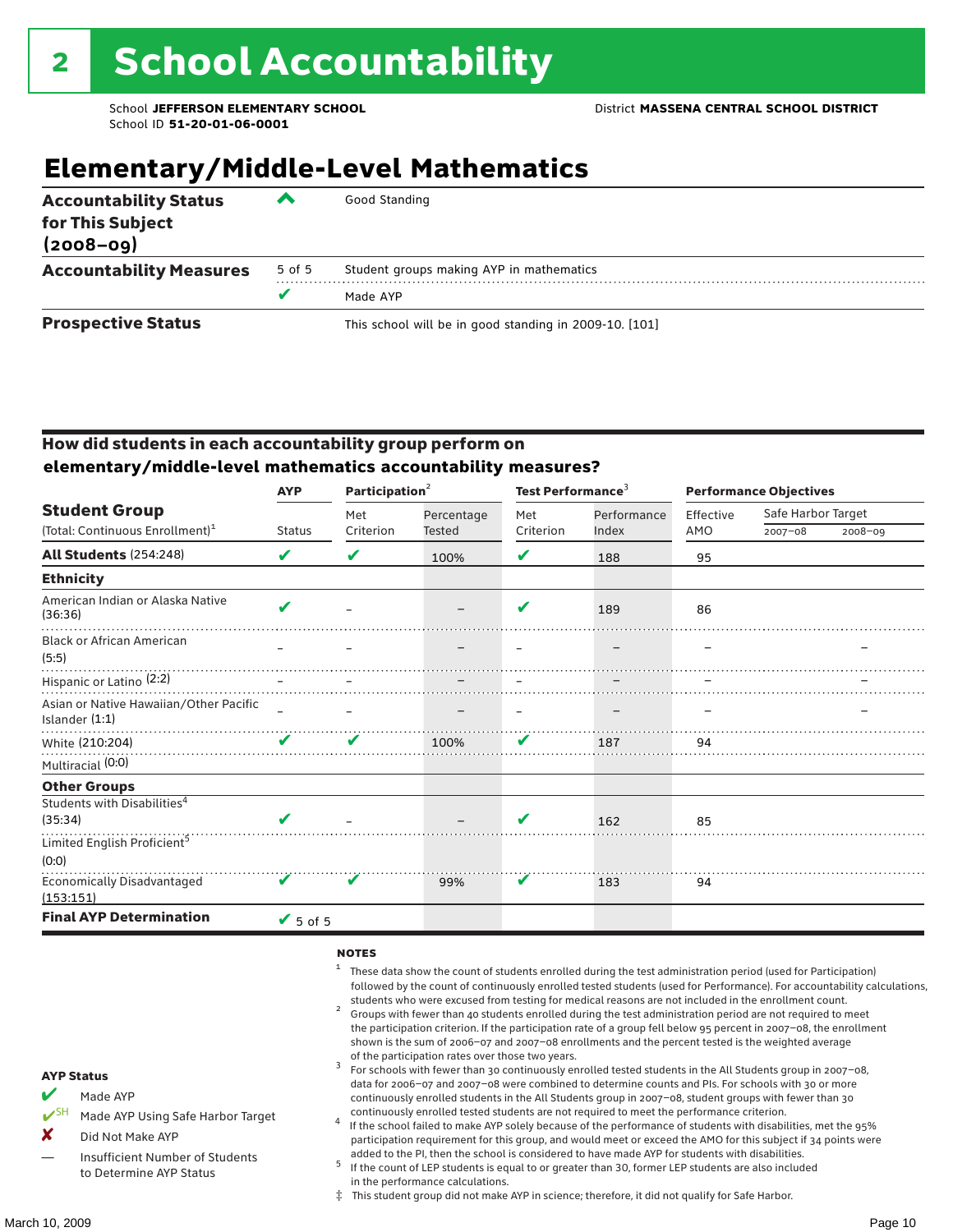## Elementary/Middle-Level Science

| <b>Accountability Status</b>   | ▰      | Good Standing                                          |
|--------------------------------|--------|--------------------------------------------------------|
| for This Subject               |        |                                                        |
| $(2008 - 09)$                  |        |                                                        |
| <b>Accountability Measures</b> | 1 of 1 | Student groups making AYP in science                   |
|                                |        | Made AYP                                               |
| <b>Prospective Status</b>      |        | This school will be in good standing in 2009-10. [101] |

### How did students in each accountability group perform on elementary/middle-level science accountability measures?

|                                                                                                                                                                                          | <b>AYP</b>    |                                                   | Participation <sup>2</sup>                                                    |                                                            |           | Test Performance $3$                                                                                                                                                                                                                                                                                                                                                                                                                                                                                                                                                                                                                                                                                                                                                                                                                                                                                                                                                                                                                            |          | <b>Performance Objectives</b> |                 |  |
|------------------------------------------------------------------------------------------------------------------------------------------------------------------------------------------|---------------|---------------------------------------------------|-------------------------------------------------------------------------------|------------------------------------------------------------|-----------|-------------------------------------------------------------------------------------------------------------------------------------------------------------------------------------------------------------------------------------------------------------------------------------------------------------------------------------------------------------------------------------------------------------------------------------------------------------------------------------------------------------------------------------------------------------------------------------------------------------------------------------------------------------------------------------------------------------------------------------------------------------------------------------------------------------------------------------------------------------------------------------------------------------------------------------------------------------------------------------------------------------------------------------------------|----------|-------------------------------|-----------------|--|
| <b>Student Group</b>                                                                                                                                                                     |               | Safe Harbor                                       | Met                                                                           | Percentage                                                 | Met       | Performance                                                                                                                                                                                                                                                                                                                                                                                                                                                                                                                                                                                                                                                                                                                                                                                                                                                                                                                                                                                                                                     | State    | Progress Target               |                 |  |
| (Total: Continuous Enrollment) <sup>1</sup>                                                                                                                                              |               | <b>Status Oualification</b>                       | Criterion                                                                     | <b>Tested</b>                                              | Criterion | Index                                                                                                                                                                                                                                                                                                                                                                                                                                                                                                                                                                                                                                                                                                                                                                                                                                                                                                                                                                                                                                           | Standard |                               | 2007-08 2008-09 |  |
| All Students (64:63)                                                                                                                                                                     | V             | Qualified                                         | $\mathbf v$                                                                   | 100%                                                       | V         | 200                                                                                                                                                                                                                                                                                                                                                                                                                                                                                                                                                                                                                                                                                                                                                                                                                                                                                                                                                                                                                                             | 100      |                               |                 |  |
| <b>Ethnicity</b>                                                                                                                                                                         |               |                                                   |                                                                               |                                                            |           |                                                                                                                                                                                                                                                                                                                                                                                                                                                                                                                                                                                                                                                                                                                                                                                                                                                                                                                                                                                                                                                 |          |                               |                 |  |
| American Indian or Alaska Native<br>(10:10)                                                                                                                                              |               |                                                   |                                                                               |                                                            |           |                                                                                                                                                                                                                                                                                                                                                                                                                                                                                                                                                                                                                                                                                                                                                                                                                                                                                                                                                                                                                                                 |          |                               |                 |  |
| <b>Black or African American</b><br>(1:1)                                                                                                                                                |               |                                                   |                                                                               |                                                            |           |                                                                                                                                                                                                                                                                                                                                                                                                                                                                                                                                                                                                                                                                                                                                                                                                                                                                                                                                                                                                                                                 |          |                               |                 |  |
| Hispanic or Latino (0:0)<br>Asian or Native Hawaiian/Other Pacific<br>Islander (0:0)                                                                                                     |               |                                                   |                                                                               |                                                            |           |                                                                                                                                                                                                                                                                                                                                                                                                                                                                                                                                                                                                                                                                                                                                                                                                                                                                                                                                                                                                                                                 |          |                               |                 |  |
| White (53:52)                                                                                                                                                                            |               | <b>Oualified</b>                                  |                                                                               | 100%                                                       | V         | 200                                                                                                                                                                                                                                                                                                                                                                                                                                                                                                                                                                                                                                                                                                                                                                                                                                                                                                                                                                                                                                             | 100      |                               |                 |  |
| Multiracial (0:0)                                                                                                                                                                        |               |                                                   |                                                                               |                                                            |           |                                                                                                                                                                                                                                                                                                                                                                                                                                                                                                                                                                                                                                                                                                                                                                                                                                                                                                                                                                                                                                                 |          |                               |                 |  |
| <b>Other Groups</b>                                                                                                                                                                      |               |                                                   |                                                                               |                                                            |           |                                                                                                                                                                                                                                                                                                                                                                                                                                                                                                                                                                                                                                                                                                                                                                                                                                                                                                                                                                                                                                                 |          |                               |                 |  |
| <b>Students with Disabilities</b><br>(12:12)                                                                                                                                             |               |                                                   |                                                                               |                                                            |           |                                                                                                                                                                                                                                                                                                                                                                                                                                                                                                                                                                                                                                                                                                                                                                                                                                                                                                                                                                                                                                                 |          |                               |                 |  |
| Limited English Proficient <sup>4</sup><br>(0:0)                                                                                                                                         |               |                                                   |                                                                               |                                                            |           |                                                                                                                                                                                                                                                                                                                                                                                                                                                                                                                                                                                                                                                                                                                                                                                                                                                                                                                                                                                                                                                 |          |                               |                 |  |
| <b>Economically Disadvantaged</b><br>(42:41)                                                                                                                                             |               | <b>Oualified</b>                                  | V                                                                             | 100%                                                       | V         | 200                                                                                                                                                                                                                                                                                                                                                                                                                                                                                                                                                                                                                                                                                                                                                                                                                                                                                                                                                                                                                                             | 100      |                               |                 |  |
| <b>Final AYP Determination</b>                                                                                                                                                           | $\vee$ 1 of 1 |                                                   |                                                                               |                                                            |           |                                                                                                                                                                                                                                                                                                                                                                                                                                                                                                                                                                                                                                                                                                                                                                                                                                                                                                                                                                                                                                                 |          |                               |                 |  |
| <b>AYP Status</b><br>V<br>Made AYP<br>$V^{\text{SH}}$<br>Made AYP Using Safe Harbor Target<br>X<br>Did Not Make AYP<br><b>Insufficient Number of Students</b><br>to Determine AYP Status |               | <b>NOTES</b><br>1<br>$\overline{\mathbf{c}}$<br>3 | participation rates over those two years.<br>in the performance calculations. | were combined to determine counts and performance indices. |           | These data show the count of students enrolled during the test administration period (used for Participation)<br>followed by the count of continuously enrolled tested students (used for Performance). For accountability calculations,<br>students who were excused from testing for medical reasons are not included in the enrollment count.<br>Groups with fewer than 40 students enrolled during the test administration period are not required to meet<br>the participation criterion. If the participation rate of a group fell below 80 percent in 2007-08, the enrollment<br>shown is the sum of 2006-07 and 2007-08 enrollments and the percent tested is the weighted average of the<br>Groups with fewer than 30 continuously enrolled tested students are not required to meet the performance criterion.<br>For schools with fewer than 30 continuously enrolled tested students in 2007-08, data for 2006-07 and 2007-08<br>If the count of LEP students is equal to or greater than 30, former LEP students are also included |          |                               |                 |  |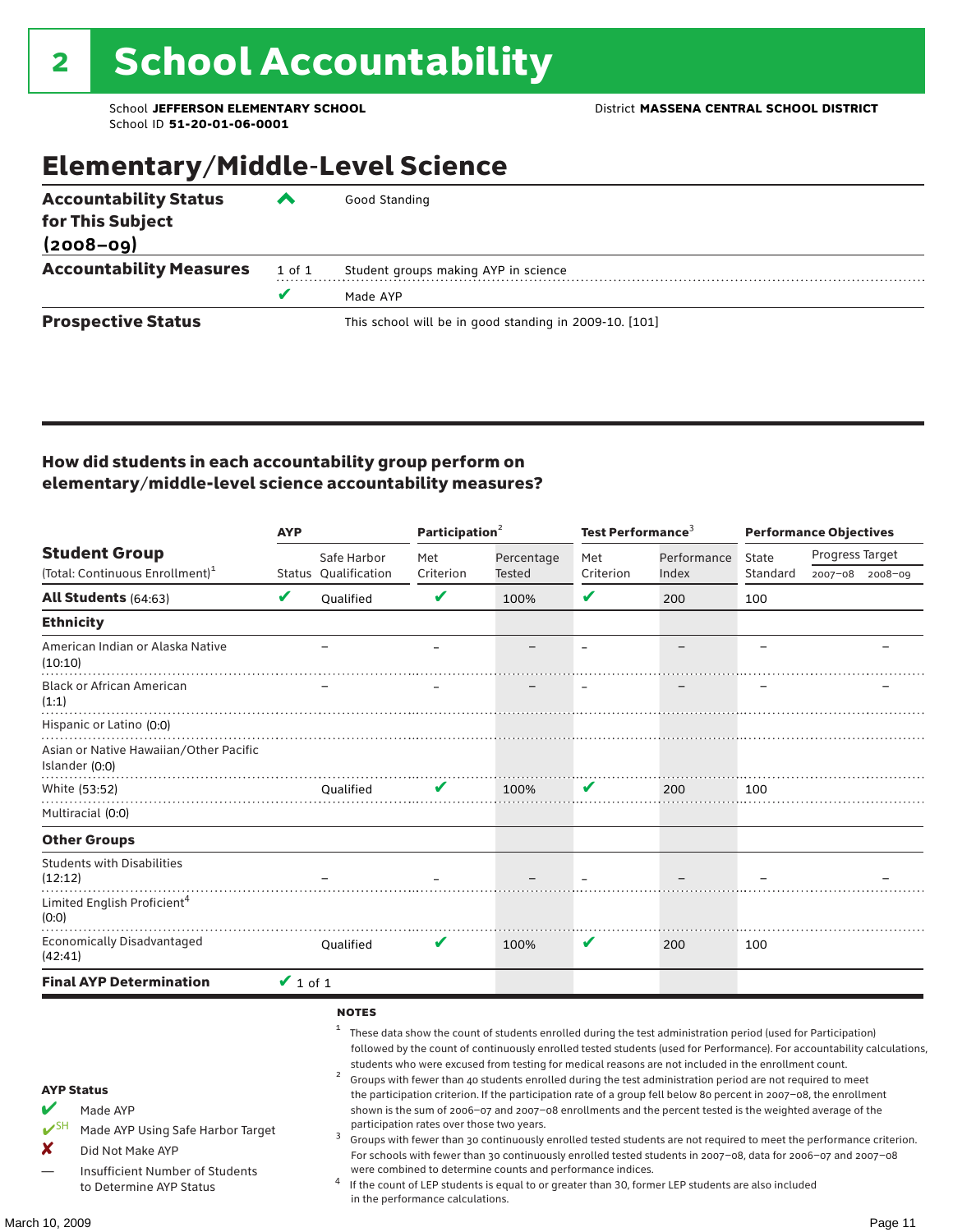### Summary of 2007–08 School Performance

Performance on the State assessments in English language arts, mathematics, and science at the elementary and middle levels is reported in terms of mean scores and the percentage of tested students scoring at or above Level 2, Level 3, and Level 4. Performance on the State assessments in ELA and mathematics at the secondary level is reported in terms of the percentage of students in a cohort scoring at these levels.

|                              |      | Percentage of students that<br>scored at or above Level 3 |      | Total<br>Tested |    |
|------------------------------|------|-----------------------------------------------------------|------|-----------------|----|
| <b>English Language Arts</b> |      | 0%                                                        | 100% |                 |    |
| Grade 3                      | 82%  |                                                           |      |                 | 67 |
| Grade 4                      | 71%  |                                                           |      |                 | 63 |
| Grade 5                      | 86%  |                                                           |      |                 | 56 |
| Grade 6                      | 58%  |                                                           |      |                 | 65 |
| <b>Mathematics</b>           |      |                                                           |      |                 |    |
| Grade 3                      | 95%  |                                                           |      |                 | 66 |
| Grade 4                      | 90%  |                                                           |      |                 | 63 |
| Grade 5                      | 91%  |                                                           |      |                 | 56 |
| Grade 6                      | 83%  |                                                           |      |                 | 64 |
| <b>Science</b>               |      |                                                           |      |                 |    |
| Grade 4                      | 100% |                                                           |      |                 | 62 |

School **JEFFERSON ELEMENTARY SCHOOL** District **MASSENA CENTRAL SCHOOL DISTRICT**

### About the Performance Level Descriptors

#### Level 1: Not Meeting Learning Standards.

Student performance does not demonstrate an understanding of the content expected in the subject and grade level.

#### Level 2: Partially Meeting Learning Standards.

Student performance demonstrates a partial understanding of the content expected in the subject and grade level.

#### Level 3: Meeting Learning Standards.

Student performance demonstrates an understanding of the content expected in the subject and grade level.

#### Level 4: Meeting Learning Standards with Distinction.

Student performance demonstrates a thorough understanding of the content expected in the subject and grade level.

### How are Need/Resource Capacity (N/RC) categories determined?

Districts are divided into high, average, and low need categories based on their ability to meet the special needs of their students with local resources. Districts in the high need category are subdivided into four categories based on enrollment size and, in some cases, number of students per square mile. More information about the categories can be found in the *Report to the Governor and the Legislature on the Educational Status of the State's Schools* at www.emsc.nysed.gov/irts.

### What are Similar Schools?

In this section, this school's performance is compared with that of similar schools.

Within each N/RC category, the Department identifies Similar Schools: schools that serve similar students and have similar resources. Each school report card compares the school's performance with that of similar schools. The following factors are considered in grouping schools: a) the grade level served by the school and b) rates of student poverty and limited English proficiency. Student poverty levels are indicated by determining the percentage of children in each school who participate in the free-lunch program. By combining these factors, a measure of student need is created and used to place schools into relatively low (lowest quartile), relatively high (highest quartile), and typical (mid-range) groups.

### This School's Similar Schools Group: **12**

All schools in this group are elementary level schools in rural school districts with high student needs in relation to district resources.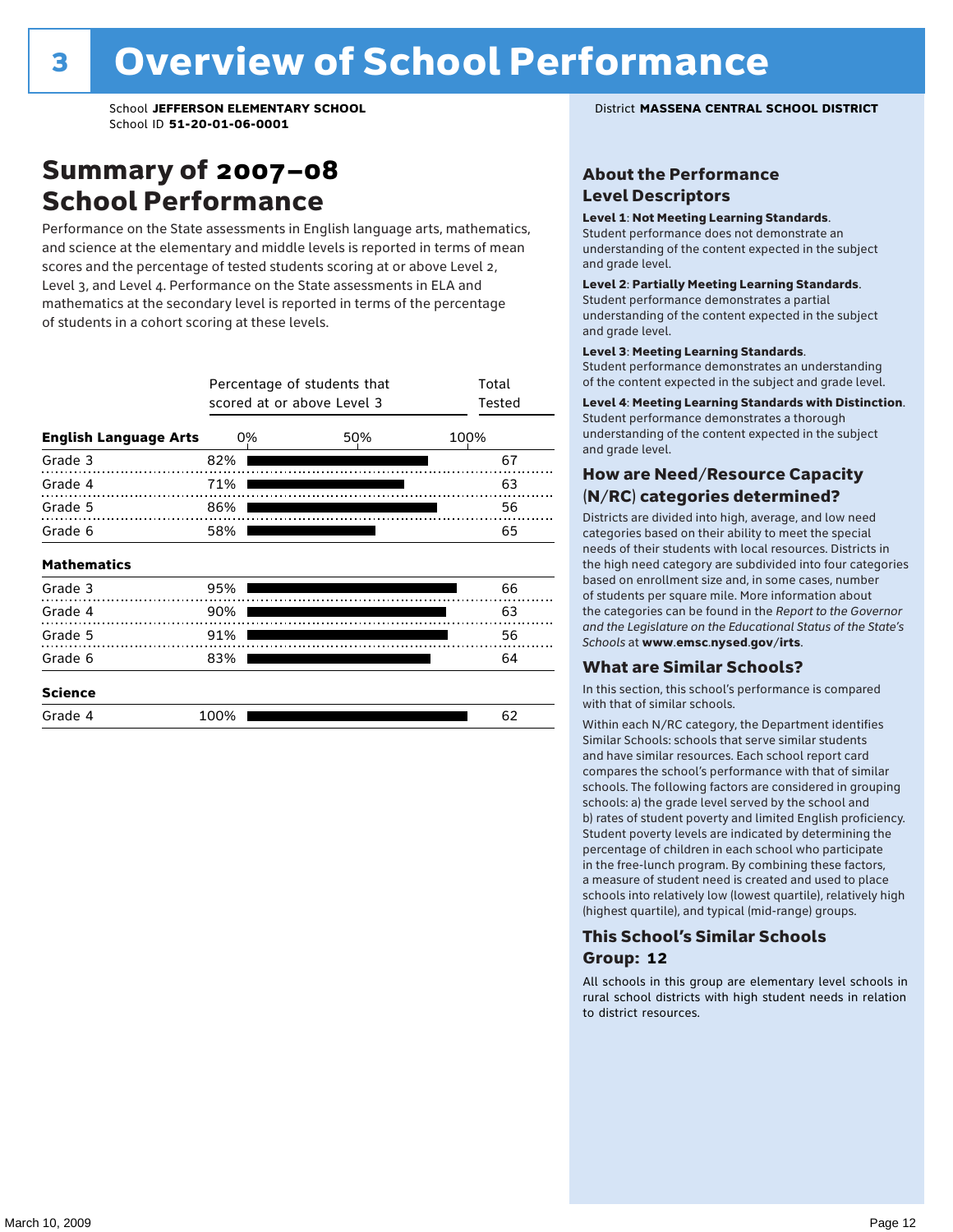# **This School's Results in Grade 3 English Language Arts**

|                                                           |        | <b>This School</b>              |         |                     | <b>Similar Schools</b><br>Percentage scoring at level(s): |         |                |  |
|-----------------------------------------------------------|--------|---------------------------------|---------|---------------------|-----------------------------------------------------------|---------|----------------|--|
|                                                           |        | Percentage scoring at level(s): |         |                     |                                                           |         |                |  |
|                                                           |        | $2 - 4$                         | $3 - 4$ | 4                   | $2 - 4$                                                   | $3 - 4$ | $\overline{4}$ |  |
| 2008 Mean Score: 671                                      | Range: | 616-780                         | 650-780 | 720-780*            |                                                           |         |                |  |
| 2007 Mean Score: 683<br>$\blacksquare$ 2007-08<br>2006-07 | 100%   | 99% <sub>94%</sub>              | 82% 85% | 10% 13%             | 93% 90%                                                   | 64% 63% | 8% 7%          |  |
| Number of Tested Students:                                |        | 63<br>66                        | 55 57   | $\overline{7}$<br>9 |                                                           |         |                |  |
|                                                           |        |                                 |         |                     |                                                           |         |                |  |

| <b>Results by</b>                 |                 | 2007-08 School Year |                                 |     | 2006-07 School Year |         |                                 |     |
|-----------------------------------|-----------------|---------------------|---------------------------------|-----|---------------------|---------|---------------------------------|-----|
|                                   | Total           |                     | Percentage scoring at level(s): |     | Total               |         | Percentage scoring at level(s): |     |
| <b>Student Group</b>              | Tested          | $2 - 4$             | $3 - 4$                         | 4   | Tested              | $2 - 4$ | $3 - 4$                         | 4   |
| <b>All Students</b>               | 67              | 99%                 | 82%                             | 10% | 67                  | 94%     | 85%                             | 13% |
| Female                            | 36              | 100%                | 89%                             | 6%  | 34                  | 97%     | 88%                             | 12% |
| Male                              | 31              | 97%                 | 74%                             | 16% | 33                  | 91%     | 82%                             | 15% |
| American Indian or Alaska Native  | 5               |                     |                                 |     | 8                   |         |                                 |     |
| Black or African American         | 3               |                     |                                 |     |                     |         |                                 |     |
| Hispanic or Latino                |                 |                     |                                 |     | 1                   |         |                                 |     |
| Asian or Native Hawaiian/Other    |                 |                     |                                 |     |                     |         |                                 |     |
| Pacific Islander                  |                 |                     |                                 |     |                     |         |                                 |     |
| White                             | 59              | 98%                 | 81%                             | 12% | 57                  | 93%     | 84%                             | 12% |
| Multiracial                       |                 |                     |                                 |     |                     |         |                                 |     |
| Small Group Totals                | 8               | 100%                | 88%                             | 0%  | 10                  | 100%    | 90%                             | 20% |
| <b>General-Education Students</b> | $\overline{55}$ | 100%                | 93%                             | 13% | 56                  | 100%    | 96%                             | 16% |
| <b>Students with Disabilities</b> | 12              | 92%                 | 33%                             | 0%  | 11                  | 64%     | 27%                             | 0%  |
| English Proficient                | 67              | 99%                 | 82%                             | 10% | 67                  | 94%     | 85%                             | 13% |
| Limited English Proficient        |                 |                     |                                 |     |                     |         |                                 |     |
| Economically Disadvantaged        | 43              | 98%                 | 74%                             | 5%  | 44                  | 93%     | 82%                             | 11% |
| Not Disadvantaged                 | 24              | 100%                | 96%                             | 21% | 23                  | 96%     | 91%                             | 17% |
| Migrant                           |                 |                     |                                 |     |                     |         |                                 |     |
| Not Migrant                       | 67              | 99%                 | 82%                             | 10% | 67                  | 94%     | 85%                             | 13% |

**NOTES** 

The – symbol indicates that data for a group of students have been suppressed. If a group has fewer than five students,<br>data for that group and the next smallest group(s) are suppressed to protect the privacy of individual

\* Level 4 range is for 2007–08 only. The 2006–07 range is 730–780.

| <b>Other</b>                                                                                         | 2007-08 School Year |                             |         |     | 2006-07 School Year |                             |         |     |
|------------------------------------------------------------------------------------------------------|---------------------|-----------------------------|---------|-----|---------------------|-----------------------------|---------|-----|
| <b>Assessments</b>                                                                                   | Total               | Number scoring at level(s): |         |     | Total<br>Tested     | Number scoring at level(s): |         |     |
|                                                                                                      | Tested              | $2 - 4$                     | $3 - 4$ | 4   |                     | $2 - 4$                     | $3 - 4$ | 4   |
| New York State Alternate Assessment<br>(NYSAA): Grade 3 Equivalent                                   |                     |                             |         |     |                     |                             |         |     |
| New York State English as a Second<br>Language Achievement Test (NYSESLAT) <sup>+</sup> :<br>Grade 3 |                     | N/A                         | N/A     | N/A | 0                   | N/A                         | N/A     | N/A |

† These counts represent recently arrived LEP students who used the NYSESLAT to fulfill the English language arts participation requirement.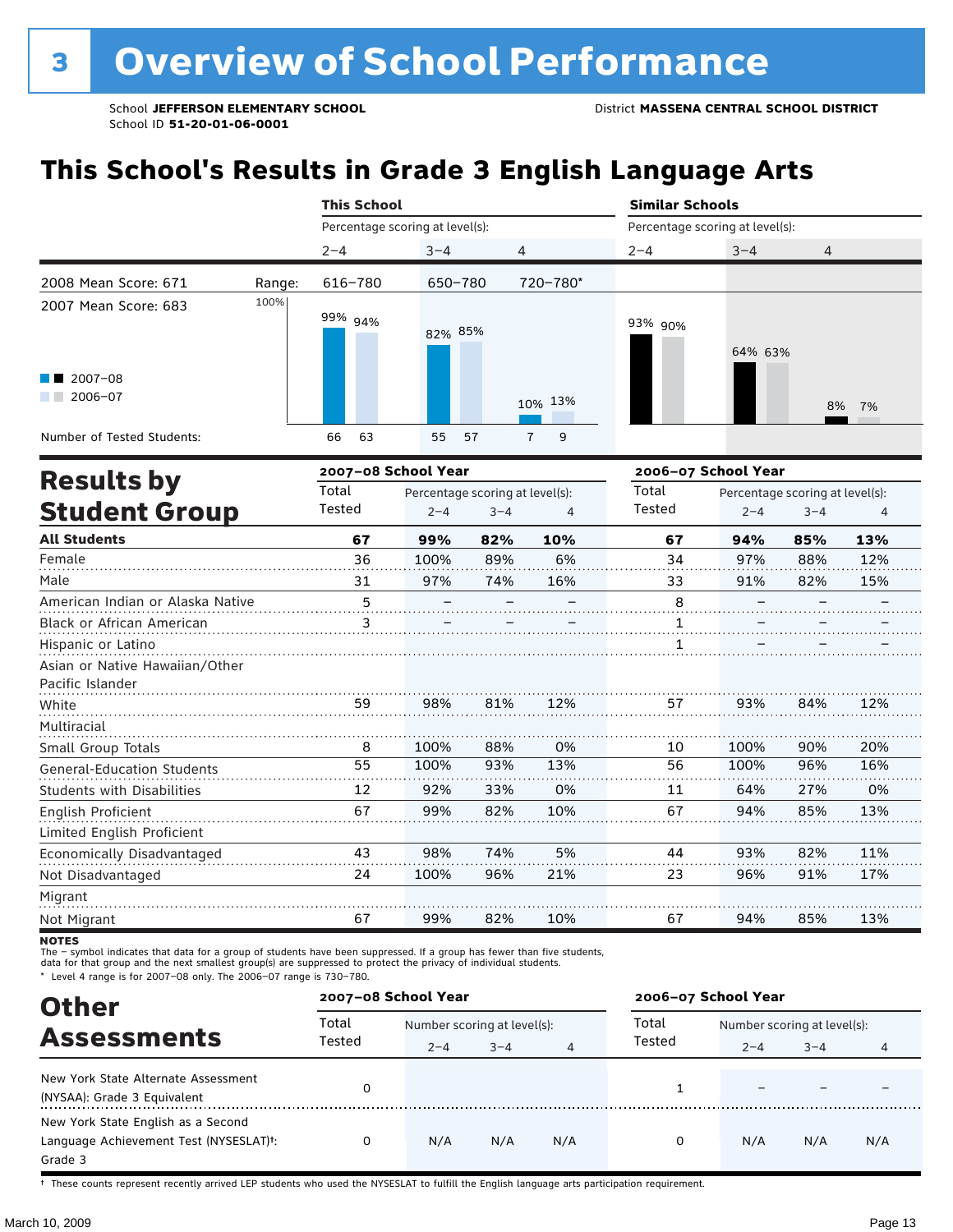# **This School's Results in Grade 3 Mathematics**

|                                                                     | <b>This School</b> |                                 |          |            |                                 |         | <b>Similar Schools</b> |  |  |  |
|---------------------------------------------------------------------|--------------------|---------------------------------|----------|------------|---------------------------------|---------|------------------------|--|--|--|
|                                                                     |                    | Percentage scoring at level(s): |          |            | Percentage scoring at level(s): |         |                        |  |  |  |
|                                                                     |                    | $2 - 4$                         | $3 - 4$  | 4          | $2 - 4$                         | $3 - 4$ | 4                      |  |  |  |
| 2008 Mean Score: 686                                                | Range:             | 624-770                         | 650-770  | 703-770    |                                 |         |                        |  |  |  |
| 2007 Mean Score: 706<br>$\blacksquare$ 2007-08<br>2006-07<br>a sa B | 100%               | 98% 100%                        | 95% 94%  | 50%<br>17% | 97% 95%                         | 87% 83% | 15% 21%                |  |  |  |
| Number of Tested Students:                                          |                    | 66<br>65                        | 63<br>62 | 33<br>11   |                                 |         |                        |  |  |  |

|                                                    |        | 2007-08 School Year |                                 |     | 2006-07 School Year |         |                                 |     |
|----------------------------------------------------|--------|---------------------|---------------------------------|-----|---------------------|---------|---------------------------------|-----|
| <b>Results by</b>                                  | Total  |                     | Percentage scoring at level(s): |     | Total               |         | Percentage scoring at level(s): |     |
| <b>Student Group</b>                               | Tested | $2 - 4$             | $3 - 4$                         | 4   | Tested              | $2 - 4$ | $3 - 4$                         | 4   |
| <b>All Students</b>                                | 66     | 98%                 | 95%                             | 17% | 66                  | 100%    | 94%                             | 50% |
| Female                                             | 36     | 100%                | 100%                            | 8%  | 33                  | 100%    | 97%                             | 48% |
| Male                                               | 30     | 97%                 | 90%                             | 27% | 33                  | 100%    | 91%                             | 52% |
| American Indian or Alaska Native                   | 5      |                     |                                 |     | 8                   |         |                                 |     |
| <b>Black or African American</b>                   | 3      |                     |                                 |     | 1                   |         |                                 |     |
| Hispanic or Latino                                 |        |                     |                                 |     | 1                   |         |                                 |     |
| Asian or Native Hawaiian/Other<br>Pacific Islander |        |                     |                                 |     |                     |         |                                 |     |
| White                                              | 58     | 98%                 | 95%                             | 17% | 56                  | 100%    | 93%                             | 52% |
| Multiracial                                        |        |                     |                                 |     |                     |         |                                 |     |
| Small Group Totals                                 | 8      | 100%                | 100%                            | 13% | 10                  | 100%    | 100%                            | 40% |
| <b>General-Education Students</b>                  | 54     | 100%                | 100%                            | 19% | 55                  | 100%    | 100%                            | 60% |
| <b>Students with Disabilities</b>                  | 12     | 92%                 | 75%                             | 8%  | 11                  | 100%    | 64%                             | 0%  |
| English Proficient                                 | 66     | 98%                 | 95%                             | 17% | 66                  | 100%    | 94%                             | 50% |
| Limited English Proficient                         |        |                     |                                 |     |                     |         |                                 |     |
| Economically Disadvantaged                         | 42     | 98%                 | 93%                             | 10% | 43                  | 100%    | 91%                             | 49% |
| Not Disadvantaged                                  | 24     | 100%                | 100%                            | 29% | 23                  | 100%    | 100%                            | 52% |
| Migrant                                            |        |                     |                                 |     |                     |         |                                 |     |
| Not Migrant                                        | 66     | 98%                 | 95%                             | 17% | 66                  | 100%    | 94%                             | 50% |
|                                                    |        |                     |                                 |     |                     |         |                                 |     |

NOTES<br>The – symbol indicates that data for a group of students have been suppressed. If a group has fewer than five students,<br>data for that group and the next smallest group(s) are suppressed to protect the privacy of indi

| <b>Other</b>                                                       | 2007-08 School Year |                             |         |  | 2006-07 School Year |                             |                          |   |  |
|--------------------------------------------------------------------|---------------------|-----------------------------|---------|--|---------------------|-----------------------------|--------------------------|---|--|
| <b>Assessments</b>                                                 | Total<br>Tested     | Number scoring at level(s): |         |  | Total<br>Tested     | Number scoring at level(s): |                          |   |  |
|                                                                    |                     | $2 - 4$                     | $3 - 4$ |  |                     | $2 - 4$                     | $3 - 4$                  | 4 |  |
| New York State Alternate Assessment<br>(NYSAA): Grade 3 Equivalent |                     |                             |         |  |                     |                             | $\overline{\phantom{0}}$ |   |  |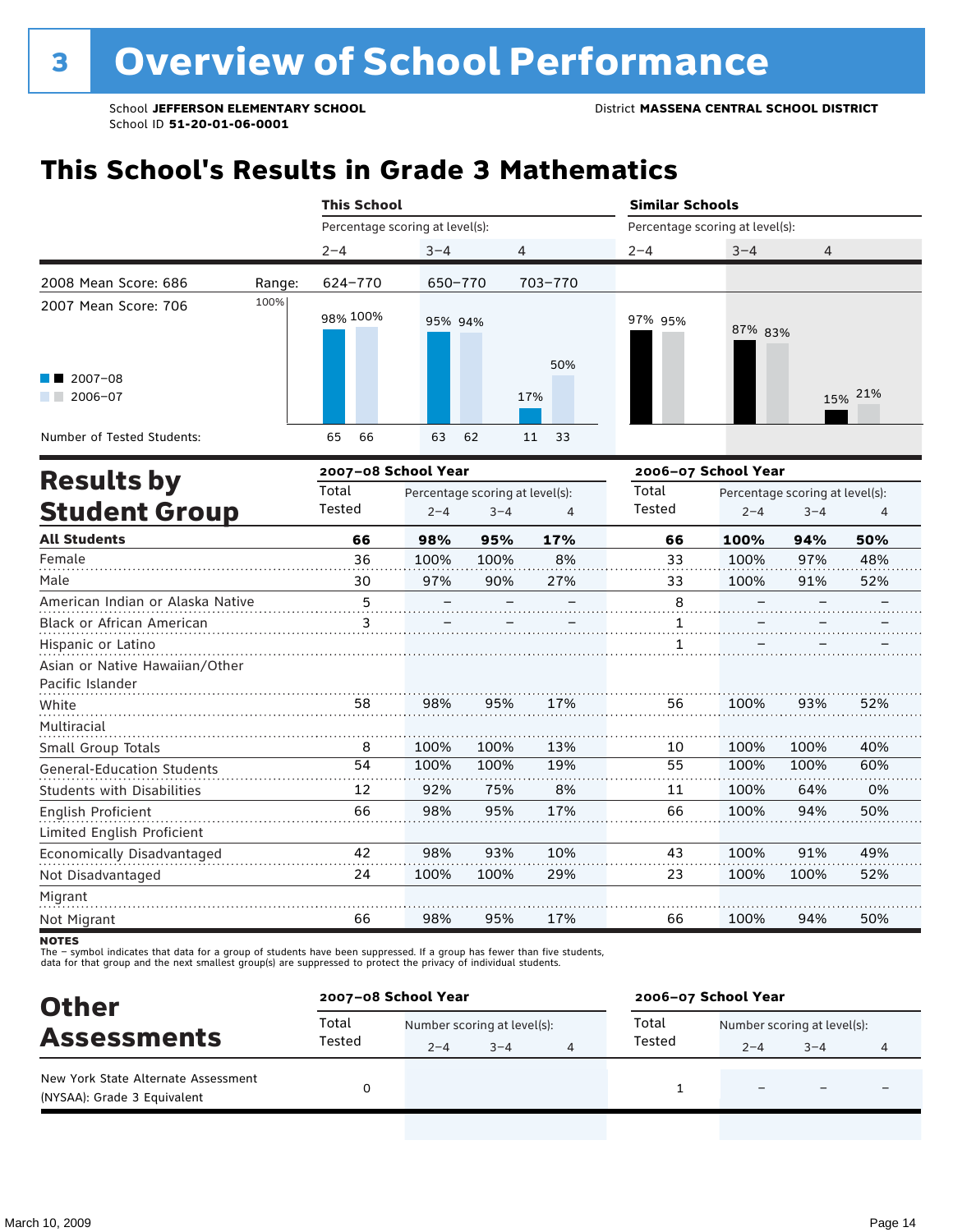# **This School's Results in Grade 4 English Language Arts**

|                                                                             |        | <b>This School</b>              |            |         | <b>Similar Schools</b><br>Percentage scoring at level(s): |         |       |  |
|-----------------------------------------------------------------------------|--------|---------------------------------|------------|---------|-----------------------------------------------------------|---------|-------|--|
|                                                                             |        | Percentage scoring at level(s): |            |         |                                                           |         |       |  |
|                                                                             |        | $2 - 4$                         | $3 - 4$    | 4       | $2 - 4$                                                   | $3 - 4$ | 4     |  |
| 2008 Mean Score: 667                                                        | Range: | 612-775                         | 650-775    | 716-775 |                                                           |         |       |  |
| 2007 Mean Score: 671<br>$\blacksquare$ 2007-08<br>2006-07<br><b>College</b> | 100%   | 100% 98%                        | 78%<br>71% | 5% 10%  | 92% 91%                                                   | 68% 64% | 6% 5% |  |
| Number of Tested Students:                                                  |        | 57<br>63                        | 45<br>- 45 | 6<br>3  |                                                           |         |       |  |

|                                   |        | 2007-08 School Year |                                 |    | 2006-07 School Year |         |                                 |     |
|-----------------------------------|--------|---------------------|---------------------------------|----|---------------------|---------|---------------------------------|-----|
| <b>Results by</b>                 | Total  |                     | Percentage scoring at level(s): |    | Total               |         | Percentage scoring at level(s): |     |
| <b>Student Group</b>              | Tested | $2 - 4$             | $3 - 4$                         | 4  | <b>Tested</b>       | $2 - 4$ | $3 - 4$                         | 4   |
| <b>All Students</b>               | 63     | 100%                | 71%                             | 5% | 58                  | 98%     | 78%                             | 10% |
| Female                            | 27     | 100%                | 70%                             | 7% | 28                  | 100%    | 79%                             | 11% |
| Male                              | 36     | 100%                | 72%                             | 3% | 30                  | 97%     | 77%                             | 10% |
| American Indian or Alaska Native  | 10     |                     |                                 |    | $\overline{7}$      |         |                                 |     |
| <b>Black or African American</b>  | 1      |                     |                                 |    | 1                   |         |                                 |     |
| Hispanic or Latino                |        |                     |                                 |    |                     |         |                                 |     |
| Asian or Native Hawaiian/Other    |        |                     |                                 |    |                     |         |                                 |     |
| Pacific Islander                  |        |                     |                                 |    |                     |         |                                 |     |
| White                             | 52     | 100%                | 67%                             | 4% | 50                  | 100%    | 82%                             | 10% |
| Multiracial                       |        |                     |                                 |    |                     |         |                                 |     |
| Small Group Totals                | 11     | 100%                | 91%                             | 9% | 8                   | 88%     | 50%                             | 13% |
| <b>General-Education Students</b> | 53     | 100%                | 75%                             | 6% | 52                  | 98%     | 77%                             | 12% |
| <b>Students with Disabilities</b> | 10     | 100%                | 50%                             | 0% | 6                   | 100%    | 83%                             | 0%  |
| English Proficient                | 63     | 100%                | 71%                             | 5% | 58                  | 98%     | 78%                             | 10% |
| Limited English Proficient        |        |                     |                                 |    |                     |         |                                 |     |
| Economically Disadvantaged        | 41     | 100%                | 59%                             | 2% | 31                  | 100%    | 74%                             | 6%  |
| Not Disadvantaged                 | 22     | 100%                | 95%                             | 9% | 27                  | 96%     | 81%                             | 15% |
| Migrant                           |        |                     |                                 |    |                     |         |                                 |     |
| Not Migrant                       | 63     | 100%                | 71%                             | 5% | 58                  | 98%     | 78%                             | 10% |
|                                   |        |                     |                                 |    |                     |         |                                 |     |

NOTES<br>The – symbol indicates that data for a group of students have been suppressed. If a group has fewer than five students,<br>data for that group and the next smallest group(s) are suppressed to protect the privacy of indi

| <b>Other</b>                                                                                         | 2007-08 School Year |                                        |         |     | 2006-07 School Year |                                        |         |     |
|------------------------------------------------------------------------------------------------------|---------------------|----------------------------------------|---------|-----|---------------------|----------------------------------------|---------|-----|
| <b>Assessments</b>                                                                                   | Total<br>Tested     | Number scoring at level(s):<br>$2 - 4$ | $3 - 4$ | 4   | Total<br>Tested     | Number scoring at level(s):<br>$2 - 4$ | $3 - 4$ | 4   |
| New York State Alternate Assessment<br>(NYSAA): Grade 4 Equivalent                                   |                     |                                        |         |     |                     |                                        |         |     |
| New York State English as a Second<br>Language Achievement Test (NYSESLAT) <sup>+</sup> :<br>Grade 4 |                     | N/A                                    | N/A     | N/A | 0                   | N/A                                    | N/A     | N/A |

† These counts represent recently arrived LEP students who used the NYSESLAT to fulfill the English language arts participation requirement.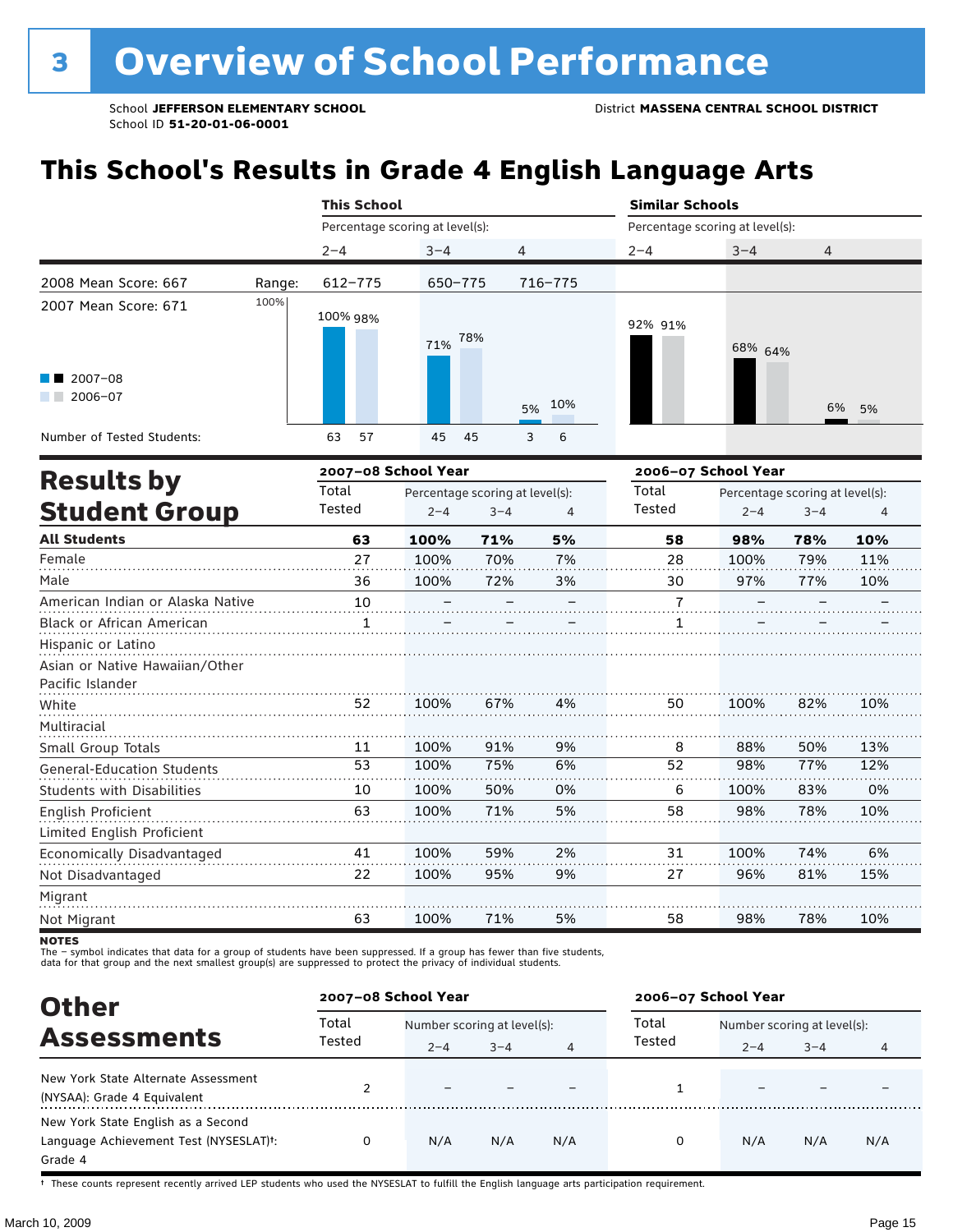# **This School's Results in Grade 4 Mathematics**

|                                                           |        | <b>This School</b>              |          |                | <b>Similar Schools</b>          |         |         |  |  |
|-----------------------------------------------------------|--------|---------------------------------|----------|----------------|---------------------------------|---------|---------|--|--|
|                                                           |        | Percentage scoring at level(s): |          |                | Percentage scoring at level(s): |         |         |  |  |
|                                                           |        | $2 - 4$                         | $3 - 4$  | $\overline{4}$ | $2 - 4$                         | $3 - 4$ | 4       |  |  |
| 2008 Mean Score: 679                                      | Range: | 622-800                         | 650-800  | 702-800        |                                 |         |         |  |  |
| 2007 Mean Score: 683<br>$\blacksquare$ 2007-08<br>2006-07 | 100%   | 98% 100%                        | 90% 92%  | 16% 15%        | 95% 94%                         | 81% 76% | 20% 16% |  |  |
| Number of Tested Students:                                |        | 62<br>59                        | 57<br>54 | 10 9           |                                 |         |         |  |  |
|                                                           |        | <b>ACCEPT AD CALABLE VASH</b>   |          |                | song on Cehael Vasu             |         |         |  |  |

|                                   |        | 2007-08 School Year |                                 |     | 2006-07 School Year |         |                                 |     |
|-----------------------------------|--------|---------------------|---------------------------------|-----|---------------------|---------|---------------------------------|-----|
| <b>Results by</b>                 | Total  |                     | Percentage scoring at level(s): |     | Total               |         | Percentage scoring at level(s): |     |
| <b>Student Group</b>              | Tested | $2 - 4$             | $3 - 4$                         | 4   | <b>Tested</b>       | $2 - 4$ | $3 - 4$                         | 4   |
| <b>All Students</b>               | 63     | 98%                 | 90%                             | 16% | 59                  | 100%    | 92%                             | 15% |
| Female                            | 27     | 96%                 | 89%                             | 7%  | 28                  | 100%    | 93%                             | 18% |
| Male                              | 36     | 100%                | 92%                             | 22% | 31                  | 100%    | 90%                             | 13% |
| American Indian or Alaska Native  | 10     |                     |                                 |     | 8                   |         |                                 |     |
| <b>Black or African American</b>  | 1      |                     |                                 |     |                     |         |                                 |     |
| Hispanic or Latino                |        |                     |                                 |     |                     |         |                                 |     |
| Asian or Native Hawaiian/Other    |        |                     |                                 |     |                     |         |                                 |     |
| Pacific Islander                  |        |                     |                                 |     |                     |         |                                 |     |
| White                             | 52     | 98%                 | 88%                             | 17% | 50                  | 100%    | 94%                             | 16% |
| Multiracial                       |        |                     |                                 |     |                     |         |                                 |     |
| Small Group Totals                | 11     | 100%                | 100%                            | 9%  | 9                   | 100%    | 78%                             | 11% |
| <b>General-Education Students</b> | 53     | 98%                 | 92%                             | 17% | 53                  | 100%    | 91%                             | 17% |
| <b>Students with Disabilities</b> | 10     | 100%                | 80%                             | 10% | 6                   | 100%    | 100%                            | 0%  |
| <b>English Proficient</b>         | 63     | 98%                 | 90%                             | 16% | 59                  | 100%    | 92%                             | 15% |
| Limited English Proficient        |        |                     |                                 |     |                     |         |                                 |     |
| Economically Disadvantaged        | 41     | 98%                 | 85%                             | 10% | 32                  | 100%    | 88%                             | 9%  |
| Not Disadvantaged                 | 22     | 100%                | 100%                            | 27% | 27                  | 100%    | 96%                             | 22% |
| Migrant                           |        |                     |                                 |     |                     |         |                                 |     |
| Not Migrant                       | 63     | 98%                 | 90%                             | 16% | 59                  | 100%    | 92%                             | 15% |
|                                   |        |                     |                                 |     |                     |         |                                 |     |

NOTES<br>The – symbol indicates that data for a group of students have been suppressed. If a group has fewer than five students,<br>data for that group and the next smallest group(s) are suppressed to protect the privacy of indi

| <b>Other</b>                                                       | 2007-08 School Year |                             |         |                          | 2006-07 School Year |                             |         |  |
|--------------------------------------------------------------------|---------------------|-----------------------------|---------|--------------------------|---------------------|-----------------------------|---------|--|
| <b>Assessments</b>                                                 | Total               | Number scoring at level(s): |         |                          | Total               | Number scoring at level(s): |         |  |
|                                                                    | Tested              | $2 - 4$                     | $3 - 4$ |                          | Tested              | $2 - 4$                     | $3 - 4$ |  |
| New York State Alternate Assessment<br>(NYSAA): Grade 4 Equivalent |                     |                             |         | $\overline{\phantom{0}}$ |                     |                             |         |  |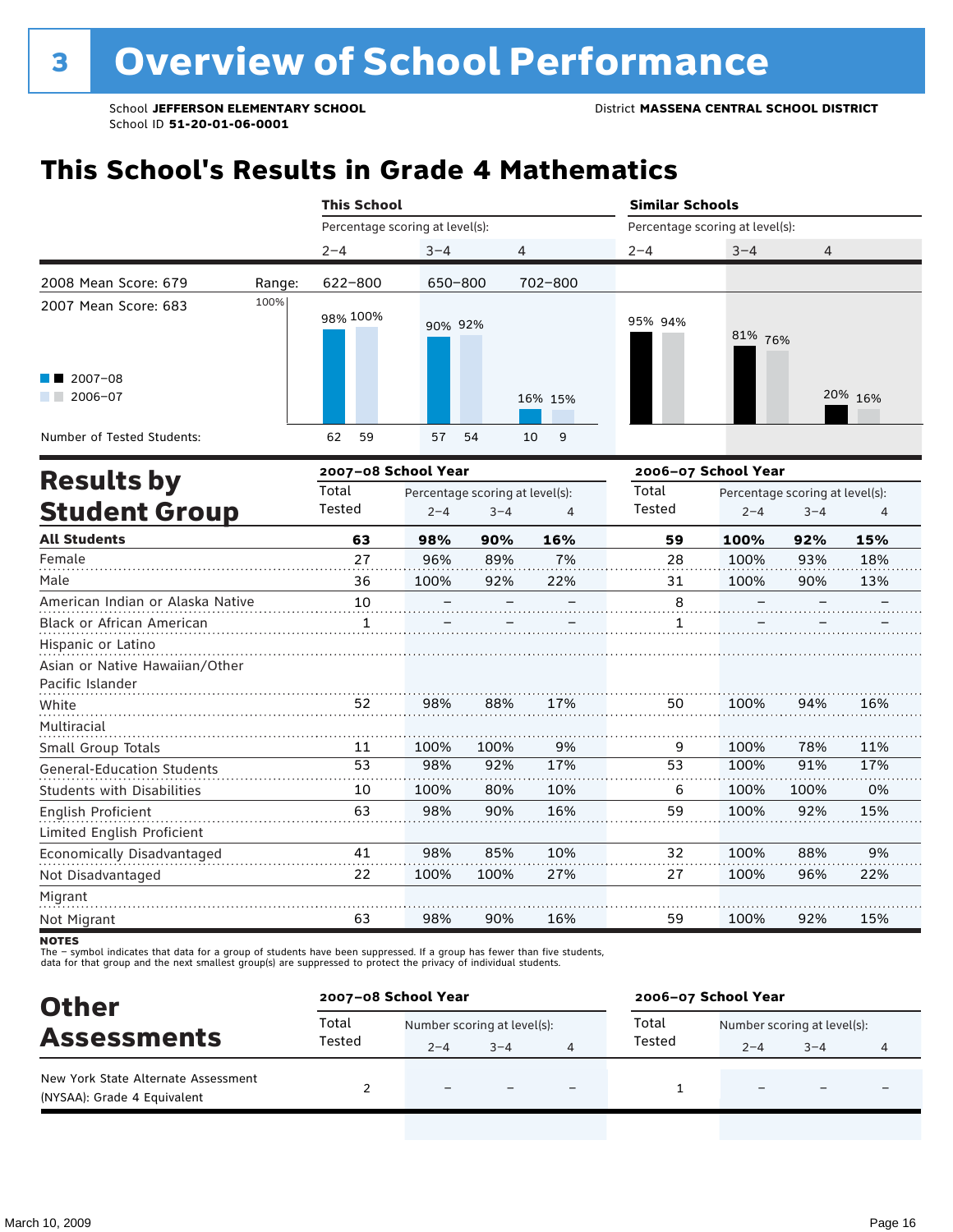## **This School's Results in Grade 4 Science**

|                                                                                                                                                                                                                                                                                                  |        | <b>This School</b>  |                                 |            |         | <b>Similar Schools</b>          |         |  |  |  |
|--------------------------------------------------------------------------------------------------------------------------------------------------------------------------------------------------------------------------------------------------------------------------------------------------|--------|---------------------|---------------------------------|------------|---------|---------------------------------|---------|--|--|--|
|                                                                                                                                                                                                                                                                                                  |        |                     | Percentage scoring at level(s): |            |         | Percentage scoring at level(s): |         |  |  |  |
|                                                                                                                                                                                                                                                                                                  |        | $2 - 4$             | $3 - 4$                         | 4          | $2 - 4$ | $3 - 4$                         | 4       |  |  |  |
| 2008 Mean Score: 87                                                                                                                                                                                                                                                                              | Range: | $45 - 100$          | $65 - 100$                      | $85 - 100$ |         |                                 |         |  |  |  |
| 2007 Mean Score: 86<br>$\blacksquare$ 2007-08<br>2006-07<br><b>The Contract of the Contract of the Contract of the Contract of the Contract of the Contract of the Contract of the Contract of the Contract of the Contract of the Contract of the Contract of the Contract of The Contract </b> | 100%   | 100%100%            | 100% 98%                        | 65% 63%    | 98% 99% | 90% 91%                         | 49% 49% |  |  |  |
| Number of Tested Students:                                                                                                                                                                                                                                                                       |        | 62<br>60            | 62<br>59                        | 40<br>- 38 |         |                                 |         |  |  |  |
| <b>Results by</b>                                                                                                                                                                                                                                                                                |        | 2007-08 School Year |                                 |            |         | 2006-07 School Year             |         |  |  |  |
|                                                                                                                                                                                                                                                                                                  |        | Total               | Percentage scoring at level(s): |            | Total   | Percentage scoring at level(s): |         |  |  |  |

| .                                                  | Total  |         | Percentage scoring at level(s): |     | Total         | Percentage scoring at level(s): |         |     |
|----------------------------------------------------|--------|---------|---------------------------------|-----|---------------|---------------------------------|---------|-----|
| <b>Student Group</b>                               | Tested | $2 - 4$ | $3 - 4$                         | 4   | <b>Tested</b> | $2 - 4$                         | $3 - 4$ | 4   |
| <b>All Students</b>                                | 62     | 100%    | 100%                            | 65% | 60            | 100%                            | 98%     | 63% |
| Female                                             | 27     | 100%    | 100%                            | 56% | 29            | 100%                            | 100%    | 62% |
| Male                                               | 35     | 100%    | 100%                            | 71% | 31            | 100%                            | 97%     | 65% |
| American Indian or Alaska Native                   | 10     |         |                                 |     | 8             |                                 |         |     |
| Black or African American                          | 1      |         |                                 |     | 1             |                                 |         |     |
| Hispanic or Latino                                 |        |         |                                 |     |               |                                 |         |     |
| Asian or Native Hawaiian/Other<br>Pacific Islander |        |         |                                 |     |               |                                 |         |     |
| White                                              | 51     | 100%    | 100%                            | 65% | 51            | 100%                            | 98%     | 73% |
| Multiracial                                        |        |         |                                 |     |               |                                 |         |     |
| Small Group Totals                                 | 11     | 100%    | 100%                            | 64% | 9             | 100%                            | 100%    | 11% |
| <b>General-Education Students</b>                  | 52     | 100%    | 100%                            | 71% | 54            | 100%                            | 100%    | 63% |
| <b>Students with Disabilities</b>                  | 10     | 100%    | 100%                            | 30% | 6             | 100%                            | 83%     | 67% |
| English Proficient                                 | 62     | 100%    | 100%                            | 65% | 60            | 100%                            | 98%     | 63% |
| Limited English Proficient                         |        |         |                                 |     |               |                                 |         |     |
| Economically Disadvantaged                         | 41     | 100%    | 100%                            | 56% | 33            | 100%                            | 97%     | 55% |
| Not Disadvantaged                                  | 21     | 100%    | 100%                            | 81% | 27            | 100%                            | 100%    | 74% |
| Migrant                                            |        |         |                                 |     |               |                                 |         |     |
| Not Migrant                                        | 62     | 100%    | 100%                            | 65% | 60            | 100%                            | 98%     | 63% |
|                                                    |        |         |                                 |     |               |                                 |         |     |

NOTES<br>The – symbol indicates that data for a group of students have been suppressed. If a group has fewer than five students,<br>data for that group and the next smallest group(s) are suppressed to protect the privacy of indi

| <b>Other</b>                                                       | 2007-08 School Year |                             |         |                          | 2006-07 School Year |                             |                          |   |
|--------------------------------------------------------------------|---------------------|-----------------------------|---------|--------------------------|---------------------|-----------------------------|--------------------------|---|
|                                                                    | Total               | Number scoring at level(s): |         |                          | Total               | Number scoring at level(s): |                          |   |
| <b>Assessments</b>                                                 | Tested              | $2 - 4$                     | $3 - 4$ |                          | Tested              | $2 - 4$                     | $3 - 4$                  | 4 |
| New York State Alternate Assessment<br>(NYSAA): Grade 4 Equivalent |                     | $\overline{\phantom{0}}$    |         | $\overline{\phantom{0}}$ |                     | -                           | $\overline{\phantom{0}}$ |   |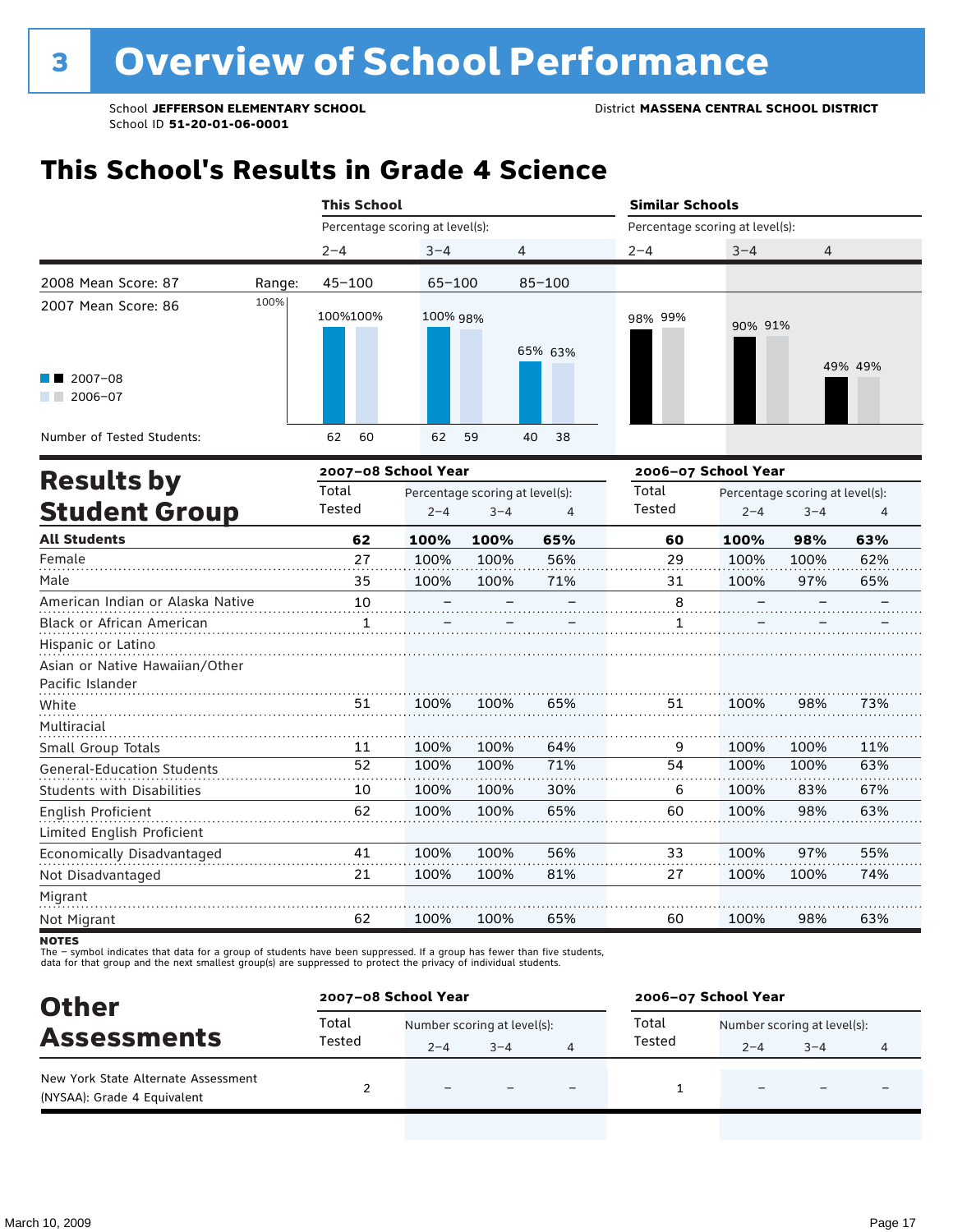# **This School's Results in Grade 5 English Language Arts**

|                                                                   |        | <b>This School</b>              |                                 |                                | <b>Similar Schools</b> |                                 |       |  |  |
|-------------------------------------------------------------------|--------|---------------------------------|---------------------------------|--------------------------------|------------------------|---------------------------------|-------|--|--|
|                                                                   |        | Percentage scoring at level(s): |                                 |                                |                        | Percentage scoring at level(s): |       |  |  |
|                                                                   |        | $2 - 4$                         | $3 - 4$                         | 4                              | $2 - 4$                | $3 - 4$                         | 4     |  |  |
| 2008 Mean Score: 669                                              | Range: | 608-795                         | $650 - 795$                     | 711-795                        |                        |                                 |       |  |  |
| 2007 Mean Score: 666<br>$\blacksquare$ 2007-08<br>2006-07<br>a ka | 100%   | 98% 98%                         | 86%<br>67%                      | 6%<br>2%                       | 98% 95%                | 77%<br>65%                      | 4% 5% |  |  |
| Number of Tested Students:                                        |        | 55<br>62                        | 48<br>42                        | $\overline{4}$<br>$\mathbf{1}$ |                        |                                 |       |  |  |
| <b>Results by</b>                                                 |        | 2007-08 School Year             |                                 |                                |                        | 2006-07 School Year             |       |  |  |
|                                                                   |        | Total                           | Percentage scoring at level(s): |                                | Total                  | Percentage scoring at level(s): |       |  |  |

| IICANILA NJ                                        | Total  |         | Percentage scoring at level(s): |     | Total         | Percentage scoring at level(s): |         |     |
|----------------------------------------------------|--------|---------|---------------------------------|-----|---------------|---------------------------------|---------|-----|
| <b>Student Group</b>                               | Tested | $2 - 4$ | $3 - 4$                         | 4   | <b>Tested</b> | $2 - 4$                         | $3 - 4$ | 4   |
| <b>All Students</b>                                | 56     | 98%     | 86%                             | 2%  | 63            | 98%                             | 67%     | 6%  |
| Female                                             | 28     | 100%    | 82%                             | 0%  | 28            | 96%                             | 75%     | 11% |
| Male                                               | 28     | 96%     | 89%                             | 4%  | 35            | 100%                            | 60%     | 3%  |
| American Indian or Alaska Native                   | 8      |         |                                 |     | 13            |                                 |         |     |
| Black or African American                          |        |         |                                 |     |               |                                 |         |     |
| Hispanic or Latino                                 |        |         |                                 |     |               |                                 |         |     |
| Asian or Native Hawaiian/Other<br>Pacific Islander |        |         |                                 |     |               |                                 |         |     |
| White                                              | 47     | 98%     | 91%                             | 0%  | 49            | 100%                            | 67%     | 8%  |
| Multiracial                                        |        |         |                                 |     |               |                                 |         |     |
| Small Group Totals                                 | 9      | 100%    | 56%                             | 11% | 14            | 93%                             | 64%     | 0%  |
| <b>General-Education Students</b>                  | 52     |         |                                 |     | 54            | 100%                            | 70%     | 7%  |
| <b>Students with Disabilities</b>                  | 4      |         |                                 |     | 9             | 89%                             | 44%     | 0%  |
| <b>English Proficient</b>                          | 56     | 98%     | 86%                             | 2%  | 63            | 98%                             | 67%     | 6%  |
| Limited English Proficient                         |        |         |                                 |     |               |                                 |         |     |
| Economically Disadvantaged                         | 28     | 96%     | 75%                             | 0%  | 36            | 97%                             | 64%     | 8%  |
| Not Disadvantaged                                  | 28     | 100%    | 96%                             | 4%  | 27            | 100%                            | 70%     | 4%  |
| Migrant                                            |        |         |                                 |     |               |                                 |         |     |
| Not Migrant                                        | 56     | 98%     | 86%                             | 2%  | 63            | 98%                             | 67%     | 6%  |
|                                                    |        |         |                                 |     |               |                                 |         |     |

NOTES<br>The – symbol indicates that data for a group of students have been suppressed. If a group has fewer than five students,<br>data for that group and the next smallest group(s) are suppressed to protect the privacy of indi

| <b>Other</b>                                                                            |                 | 2007-08 School Year                    |         |     | 2006-07 School Year |                                        |         |     |
|-----------------------------------------------------------------------------------------|-----------------|----------------------------------------|---------|-----|---------------------|----------------------------------------|---------|-----|
| <b>Assessments</b>                                                                      | Total<br>Tested | Number scoring at level(s):<br>$2 - 4$ | $3 - 4$ | 4   | Total<br>Tested     | Number scoring at level(s):<br>$2 - 4$ | $3 - 4$ |     |
| New York State Alternate Assessment<br>(NYSAA): Grade 5 Equivalent                      |                 |                                        |         |     |                     |                                        |         |     |
| New York State English as a Second<br>Language Achievement Test (NYSESLAT)t:<br>Grade 5 |                 | N/A                                    | N/A     | N/A | 0                   | N/A                                    | N/A     | N/A |

† These counts represent recently arrived LEP students who used the NYSESLAT to fulfill the English language arts participation requirement.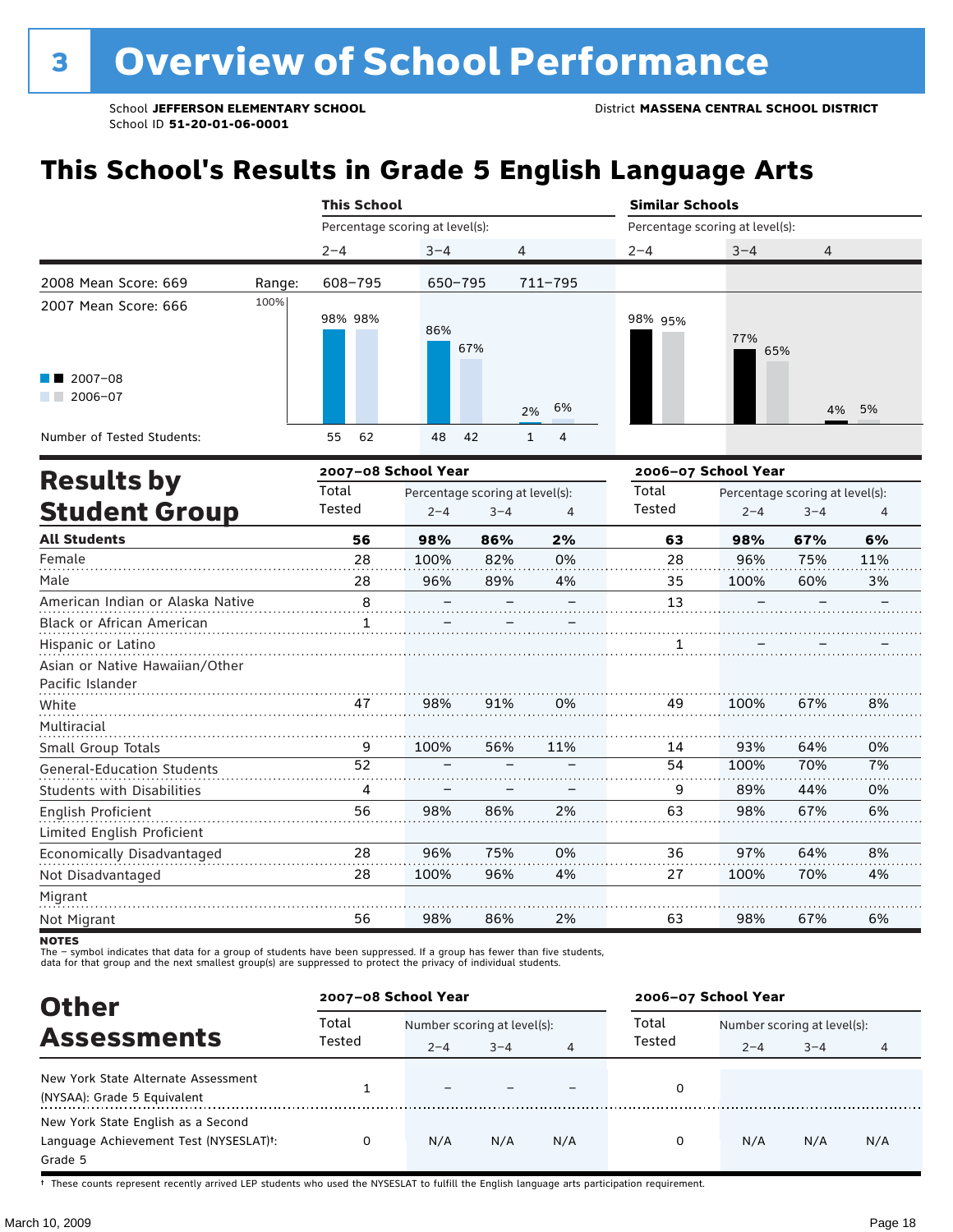# **This School's Results in Grade 5 Mathematics**

|                                   |        | <b>This School</b>              |          |            | <b>Similar Schools</b><br>Percentage scoring at level(s): |            |         |  |
|-----------------------------------|--------|---------------------------------|----------|------------|-----------------------------------------------------------|------------|---------|--|
|                                   |        | Percentage scoring at level(s): |          |            |                                                           |            |         |  |
|                                   |        | $2 - 4$                         | $3 - 4$  | 4          | $2 - 4$                                                   | $3 - 4$    | 4       |  |
| 2008 Mean Score: 685              | Range: | 619-780                         | 650-780  | 699-780    |                                                           |            |         |  |
| 2007 Mean Score: 674              | 100%   | 98% 98%                         | 91% 89%  |            | 97% 94%                                                   | 81%<br>73% |         |  |
| $\blacksquare$ 2007-08<br>2006-07 |        |                                 |          | 34%<br>14% |                                                           |            | 17% 11% |  |
| Number of Tested Students:        |        | 63<br>55                        | 51<br>57 | 19<br>9    |                                                           |            |         |  |

|                                   |        | 2007-08 School Year             |         |     | 2006-07 School Year |         |                                 |     |
|-----------------------------------|--------|---------------------------------|---------|-----|---------------------|---------|---------------------------------|-----|
| <b>Results by</b>                 | Total  | Percentage scoring at level(s): |         |     | Total               |         | Percentage scoring at level(s): |     |
| <b>Student Group</b>              | Tested | $2 - 4$                         | $3 - 4$ | 4   | Tested              | $2 - 4$ | $3 - 4$                         | 4   |
| <b>All Students</b>               | 56     | 98%                             | 91%     | 34% | 64                  | 98%     | 89%                             | 14% |
| Female                            | 28     | 100%                            | 86%     | 32% | 29                  | 97%     | 83%                             | 24% |
| Male                              | 28     | 96%                             | 96%     | 36% | 35                  | 100%    | 94%                             | 6%  |
| American Indian or Alaska Native  | 8      |                                 |         |     | 13                  |         |                                 |     |
| Black or African American         | 1      |                                 |         |     |                     |         |                                 |     |
| Hispanic or Latino                |        |                                 |         |     | 1                   |         |                                 |     |
| Asian or Native Hawaiian/Other    |        |                                 |         |     |                     |         |                                 |     |
| Pacific Islander                  |        |                                 |         |     |                     |         |                                 |     |
| White                             | 47     | 98%                             | 89%     | 36% | 50                  | 100%    | 92%                             | 16% |
| Multiracial                       |        |                                 |         |     |                     |         |                                 |     |
| Small Group Totals                | 9      | 100%                            | 100%    | 22% | 14                  | 93%     | 79%                             | 7%  |
| <b>General-Education Students</b> | 52     |                                 |         |     | 55                  | 100%    | 91%                             | 16% |
| <b>Students with Disabilities</b> | 4      |                                 |         |     | 9                   | 89%     | 78%                             | 0%  |
| English Proficient                | 56     | 98%                             | 91%     | 34% | 64                  | 98%     | 89%                             | 14% |
| Limited English Proficient        |        |                                 |         |     |                     |         |                                 |     |
| Economically Disadvantaged        | 28     | 96%                             | 82%     | 25% | 37                  | 97%     | 86%                             | 8%  |
| Not Disadvantaged                 | 28     | 100%                            | 100%    | 43% | 27                  | 100%    | 93%                             | 22% |
| Migrant                           |        |                                 |         |     |                     |         |                                 |     |
| Not Migrant                       | 56     | 98%                             | 91%     | 34% | 64                  | 98%     | 89%                             | 14% |

**NOTES** 

The – symbol indicates that data for a group of students have been suppressed. If a group has fewer than five students,<br>data for that group and the next smallest group(s) are suppressed to protect the privacy of individual

| <b>Other</b>                                                       | 2007-08 School Year |                             |         |   | 2006-07 School Year |                             |         |   |  |
|--------------------------------------------------------------------|---------------------|-----------------------------|---------|---|---------------------|-----------------------------|---------|---|--|
| <b>Assessments</b>                                                 | Total<br>Tested     | Number scoring at level(s): |         |   | Total               | Number scoring at level(s): |         |   |  |
|                                                                    |                     | $2 - 4$                     | $3 - 4$ | 4 | Tested              | $2 - 4$                     | $3 - 4$ | 4 |  |
| New York State Alternate Assessment<br>(NYSAA): Grade 5 Equivalent |                     |                             |         |   |                     |                             |         |   |  |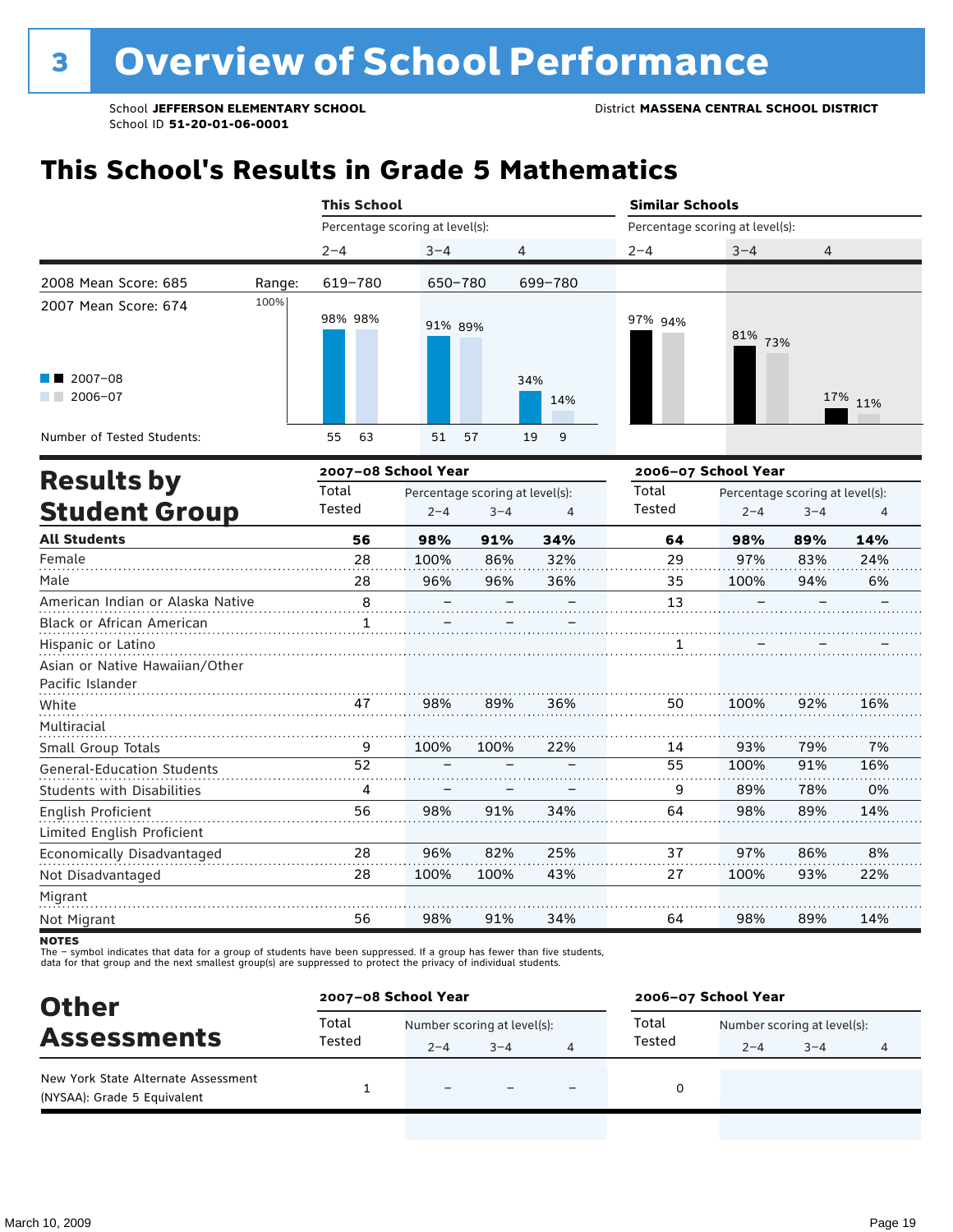# **This School's Results in Grade 6 English Language Arts**

|                                                           |        | <b>This School</b>              |            |                               | <b>Similar Schools</b>          |            |       |  |  |
|-----------------------------------------------------------|--------|---------------------------------|------------|-------------------------------|---------------------------------|------------|-------|--|--|
|                                                           |        | Percentage scoring at level(s): |            |                               | Percentage scoring at level(s): |            |       |  |  |
|                                                           |        | $2 - 4$                         | $3 - 4$    | $\overline{4}$                | $2 - 4$                         | $3 - 4$    | 4     |  |  |
| 2008 Mean Score: 654                                      | Range: | 598-785                         | 650-785    | 705-785                       |                                 |            |       |  |  |
| 2007 Mean Score: 656<br>$\blacksquare$ 2007-08<br>2006-07 | 100%   | 100% 98%                        | 66%<br>58% | 4%<br>0%                      | 99% 98%                         | 68%<br>58% | 3% 3% |  |  |
| Number of Tested Students:                                |        | 55<br>65                        | 38<br>37   | $\overline{2}$<br>$\mathbf 0$ |                                 |            |       |  |  |
| 2007-08 School Year<br>Deedle ku                          |        |                                 |            |                               | 2006-07 School Year             |            |       |  |  |

|                |         |         |                     | 2006–07 School Year             |                                 |         |    |  |
|----------------|---------|---------|---------------------|---------------------------------|---------------------------------|---------|----|--|
| Total          |         |         |                     | Total                           | Percentage scoring at level(s): |         |    |  |
| Tested         | $2 - 4$ | $3 - 4$ | 4                   | <b>Tested</b>                   | $2 - 4$                         | $3 - 4$ | 4  |  |
| 65             | 100%    | 58%     | 0%                  | 56                              | 98%                             | 66%     | 4% |  |
| 29             | 100%    | 59%     | 0%                  | 29                              | 97%                             | 66%     | 3% |  |
| 36             | 100%    | 58%     | 0%                  | 27                              | 100%                            | 67%     | 4% |  |
| 13             |         |         |                     | 12                              |                                 |         |    |  |
|                |         |         |                     |                                 |                                 |         |    |  |
| $\overline{2}$ |         |         |                     |                                 |                                 |         |    |  |
|                |         |         |                     |                                 |                                 |         |    |  |
|                |         |         |                     |                                 |                                 |         |    |  |
| 49             | 100%    | 55%     | 0%                  | 42                              | 98%                             | 64%     | 5% |  |
|                |         |         |                     |                                 |                                 |         |    |  |
| 16             | 100%    | 69%     | 0%                  | 14                              | 100%                            | 71%     | 0% |  |
| 60             | 100%    | 62%     | 0%                  | 48                              | 100%                            | 75%     | 4% |  |
| 5              | 100%    | 20%     | 0%                  | 8                               | 88%                             | 13%     | 0% |  |
| 65             | 100%    | 58%     | 0%                  | 55                              |                                 |         |    |  |
|                |         |         |                     | 1                               |                                 |         |    |  |
| 39             | 100%    | 54%     | 0%                  | 32                              | 97%                             | 56%     | 0% |  |
| 26             | 100%    | 65%     | 0%                  | 24                              | 100%                            | 79%     | 8% |  |
|                |         |         |                     |                                 |                                 |         |    |  |
| 65             | 100%    | 58%     | 0%                  | 56                              | 98%                             | 66%     | 4% |  |
|                | 1       |         | 2007–08 School Year | Percentage scoring at level(s): | 1                               |         |    |  |

**NOTES** 

The – symbol indicates that data for a group of students have been suppressed. If a group has fewer than five students,<br>data for that group and the next smallest group(s) are suppressed to protect the privacy of individual

| <b>Other</b>                                                                                         | 2007-08 School Year |                                        |         |     | 2006-07 School Year |                                        |         |     |  |
|------------------------------------------------------------------------------------------------------|---------------------|----------------------------------------|---------|-----|---------------------|----------------------------------------|---------|-----|--|
| <b>Assessments</b>                                                                                   | Total<br>Tested     | Number scoring at level(s):<br>$2 - 4$ | $3 - 4$ | 4   | Total<br>Tested     | Number scoring at level(s):<br>$2 - 4$ | $3 - 4$ | 4   |  |
| New York State Alternate Assessment<br>(NYSAA): Grade 6 Equivalent                                   |                     |                                        |         |     | 0                   |                                        |         |     |  |
| New York State English as a Second<br>Language Achievement Test (NYSESLAT) <sup>+</sup> :<br>Grade 6 |                     | N/A                                    | N/A     | N/A | 0                   | N/A                                    | N/A     | N/A |  |

† These counts represent recently arrived LEP students who used the NYSESLAT to fulfill the English language arts participation requirement.